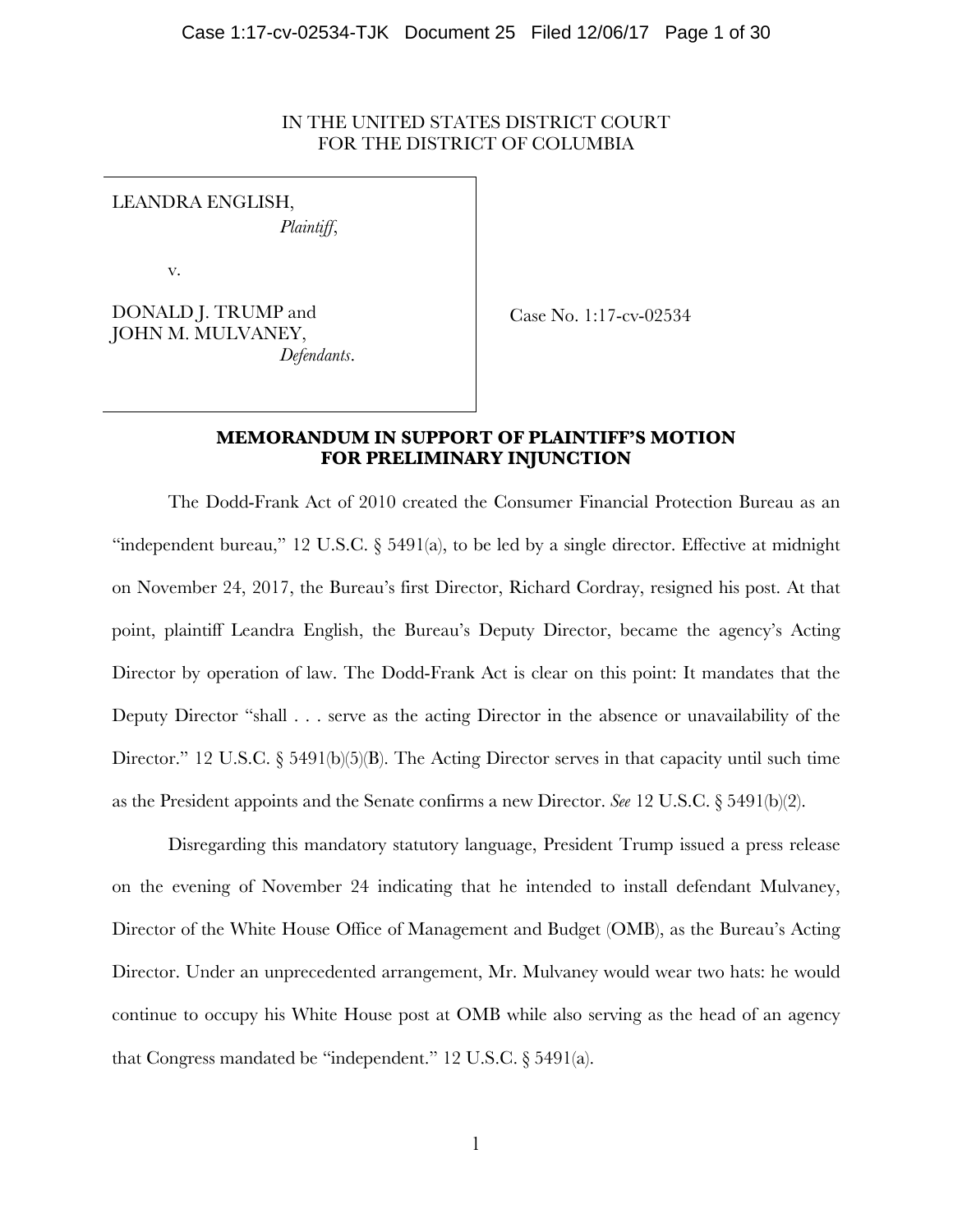## Case 1:17-cv-02534-TJK Document 25 Filed 12/06/17 Page 2 of 30

The President apparently believes that he had authority to appoint Mr. Mulvaney under the Federal Vacancies Reform Act of 1988 (FVRA), 5 U.S.C. § 3345(a)(2). But Dodd-Frank, not the FVRA, controls who becomes Acting Director of the Bureau in the event of a vacancy. As the Supreme Court explained just this year, the FVRA was enacted to *limit*—not to enlarge—the President's authority, and to thereby to preserve the Senate's role in the appointments process. *See N.L.R.B. v. SW Gen., Inc.*, 137 S. Ct. 929, 935 (2017). The FVRA does not allow the President to supersede Dodd-Frank's later-enacted, more specific, and mandatory text. The President's stance also cannot be squared with the relevant legislative history: An earlier version of the Dodd-Frank Act, which would have specifically allowed the President to use the FVRA to temporarily fill the office, was eliminated and replaced with the current language designating the Deputy Director as the Acting Director. Finally, the FVRA expressly does not apply to the appointment of "any member" of a multi-member board that "governs an independent establishment or Government corporation." 5 U.S.C. § 3349c(1). The administration overlooks the fact that the CFPB Director falls within this exclusion because he or she is a member of the board of the Federal Deposit Insurance Corporation. *See* 12 U.S.C. §§ 1812(a)(1)(B); 1812(d)(2).

Even assuming that the President generally has the power to name an Acting Director of the CFPB under the FVRA, the President's appointment of defendant Mr. Mulvaney is unlawful as a violation of Congress's requirement that the agency function as "an independent bureau" within the Federal Reserve system. 12 U.S.C. § 5491(a). The President may not, consistent with this statutory requirement, install a still-serving White House staffer as the acting head of the Bureau. The unlawfulness of Mr. Mulvaney's appointment is compounded by the fact that Congress has taken specific steps to shield the CFPB's independence from OMB, which Mr. Mulvaney directs. *See*, *e.g.*, 12 U.S.C. § 5497(a)(4)(E).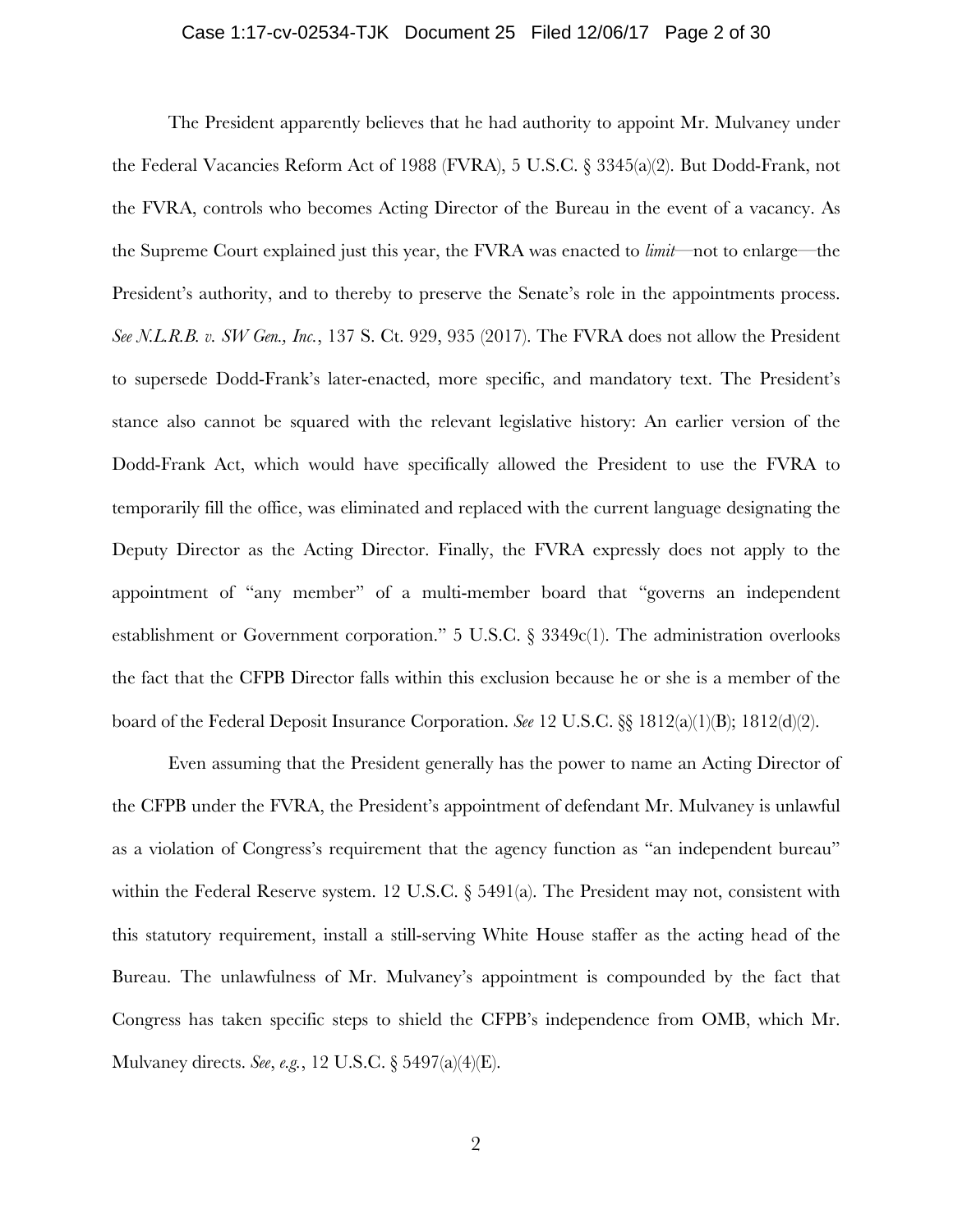## Case 1:17-cv-02534-TJK Document 25 Filed 12/06/17 Page 3 of 30

Finally, President Trump's attempt to appoint Mr. Mulvaney is invalid because it violates the requirements of Article II, section 2 of the U.S. Constitution. The Constitution empowers the President to appoint "Officers of the United States," subject to "the Advice and Consent of the Senate." U.S. Const. Art. II,  $\S 2$ , cl. 2. The President has only two means of appointing officers: with the advice and consent of the Senate, or pursuant to a law passed by Congress. When the President purports to make an appointment under such a law, courts evaluating that claim should apply a clear statement rule out of concern for the Constitution's separation of powers. Where, as here, no statute grants the President the power to appoint an officer, he has no constitutional authority to do so without the consent of the Senate.

As the rightful Acting Director of the Bureau, Ms. English brings this action against President Trump and Mr. Mulvaney, seeking a declaratory judgment and a preliminary and permanent injunction to prevent the defendants from appointing, causing the appointment of, recognizing the appointment of, or acting on the appointment of any Acting Director of the CFPB via any mechanism other than that provided for by 12 U.S.C. § 5491(b)(5)(B). The Court should declare that any actions that Mr. Mulvaney takes or purports to take as purported Acting Director of the CFPB "shall have no force or effect." 5 U.S.C. § 3348(d).

### **BACKGROUND**

Congress created the CFPB in the wake of the 2008 financial crisis. Before the CFPB's creation, consumer financial protection had been fragmented among a dozen federal agencies. This meant that no single agency bore responsibility for regulating core consumer financial markets like deposits, mortgages, credit cards, auto loans, payday loans, and debt collection.

Congress sought to solve that problem by consolidating regulatory authority in a single independent agency with robust statutory powers and its own source of funding. To help guard against regulatory capture, Congress determined that the agency would be headed by a single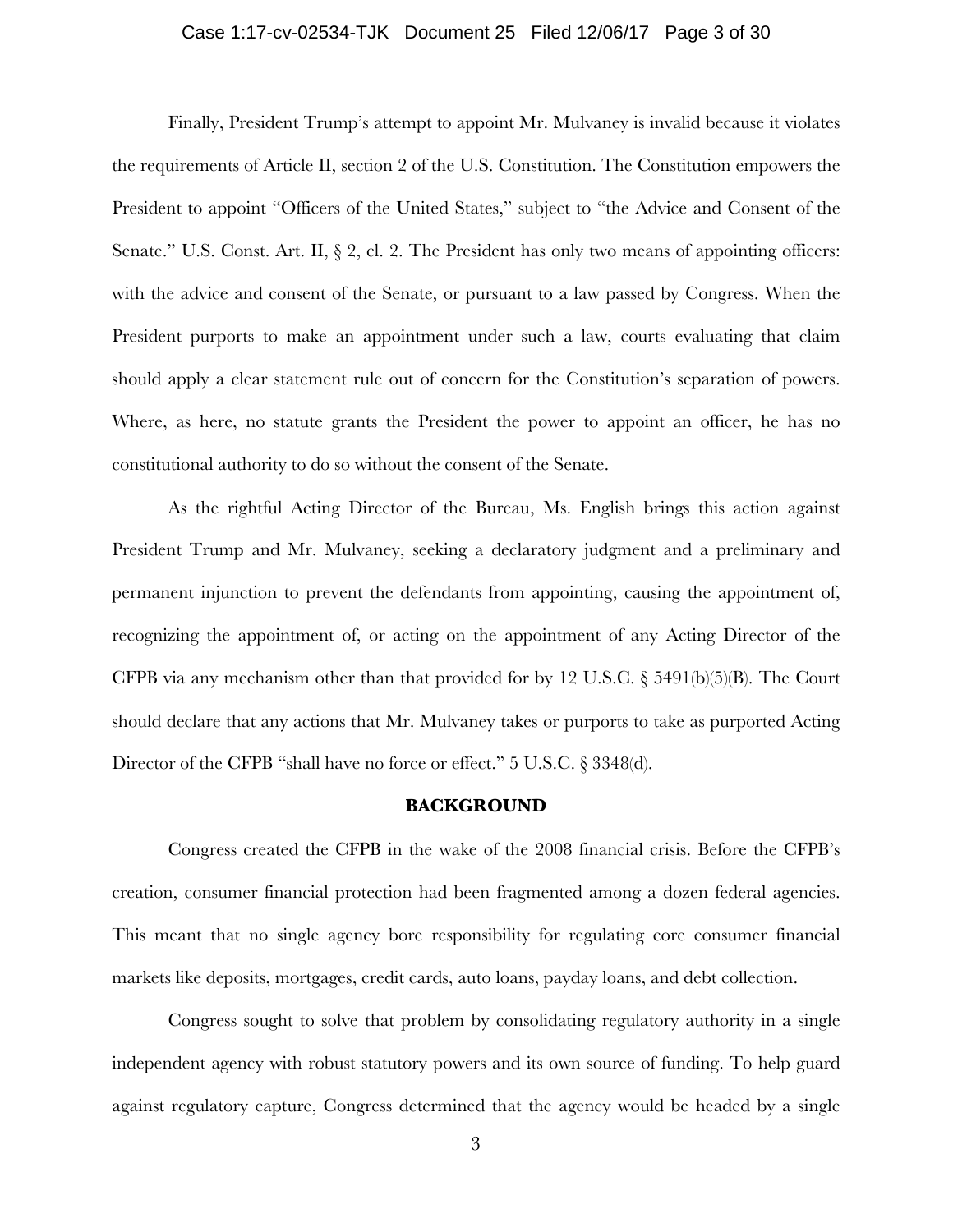## Case 1:17-cv-02534-TJK Document 25 Filed 12/06/17 Page 4 of 30

director, who would serve a five-year term and be removable by the President only "for cause" (defined as "inefficiency, neglect of duty, or malfeasance in office"). 12 U.S.C. § 5491(c). In keeping with its goal of maximizing agency independence, Congress gave the CFPB's Director the authority to appoint a Deputy Director, and provided that the Deputy Director "shall serve . . . as acting Director in the absence or unavailability of the Director." *Id.* § 5491(b)(5).

The agency's first Director was Richard Cordray, who was confirmed by a 66-34 vote in the Senate on July 16, 2013, and took office on July 17, 2013. FAC ¶ 11. Nearly four-and-a-half years into his five-year term, Mr. Cordray resigned his position as Director, effective at midnight on November 24, 2017. FAC ¶ 12.

At approximately 2:30 p.m. on the afternoon of November 24, before leaving office, Director Cordray publicly announced that he had appointed Leandra English—until then the Bureau's Chief of Staff—as the Bureau's Deputy Director, to ensure that she would become the Acting Director under 12 U.S.C. § 5491(b)(5) until the Senate confirmed a new Director appointed by the President. FAC ¶ 13. "In considering how to ensure an orderly succession for this independent agency," he explained in a statement, "I have also come to recognize that appointing the current chief of staff to the deputy director position would minimize operational disruption and provide for a smooth transition given her operational expertise." FAC ¶ 14.

He had good reason for thinking so. In addition to serving as the CFPB's Chief of Staff, Ms. English has served in number of senior leadership roles at the CFPB, including Deputy Chief Operating Officer, Acting Chief of Staff, and Deputy Chief of Staff. And in addition to her work at the CFPB, she has served as the Principal Deputy Chief of Staff at the Office of Personnel Management, the Chief of Staff and Senior Advisor to the Deputy Director for Management at the White House Office of Management and Budget, and as a member of the CFPB Implementation Team at the U.S. Department of the Treasury. FAC ¶ 15.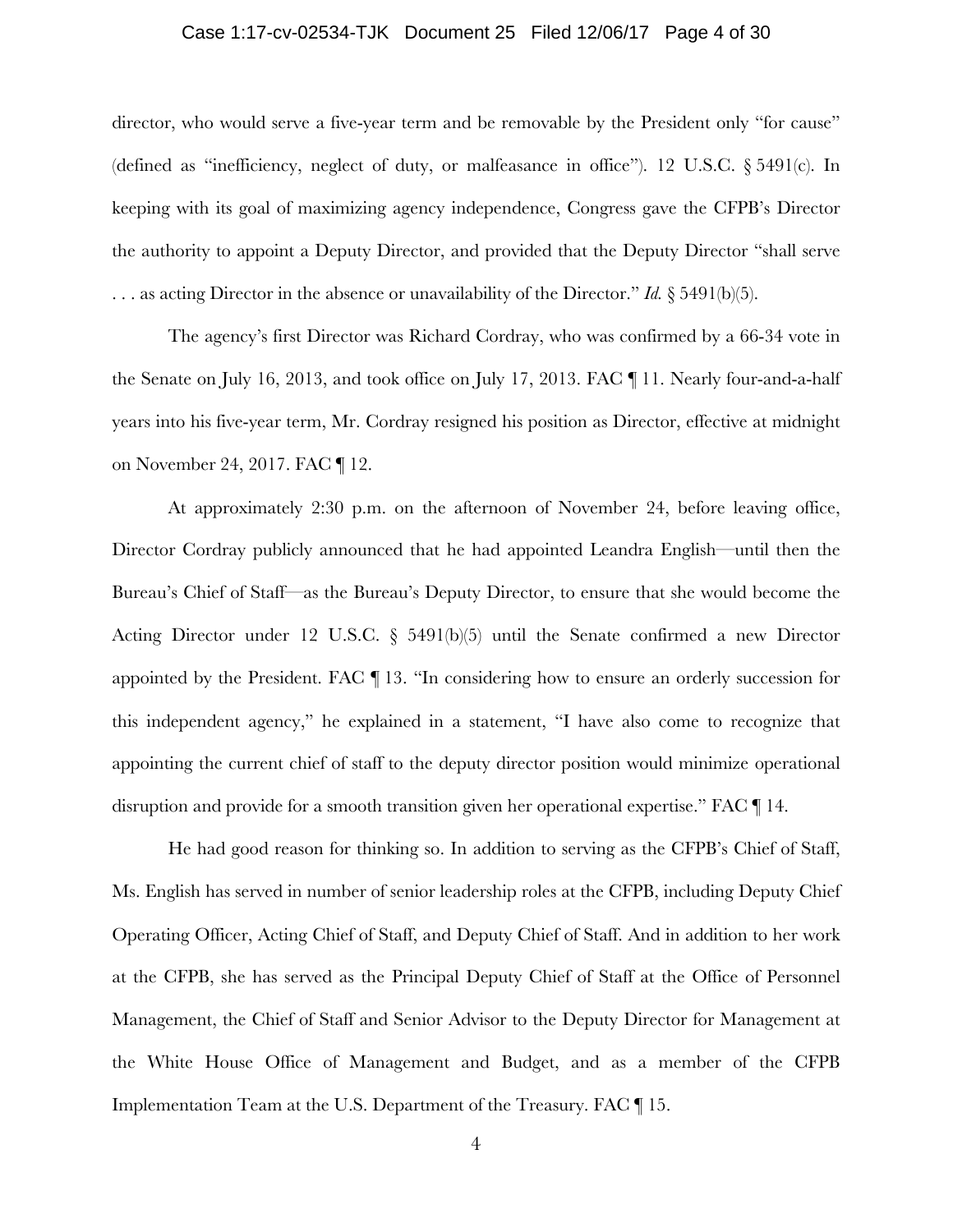## Case 1:17-cv-02534-TJK Document 25 Filed 12/06/17 Page 5 of 30

At approximately 8:50 p.m. on the evening of November 24, the White House press office issued the following statement: "Today, the President announced that he is designating Director of the Office of Management and Budget (OMB) Mick Mulvaney as Acting Director of the Consumer Financial Protection Bureau (CFPB)." FAC ¶ 16. The White House statement did not refer to Director Cordray's earlier appointment of Ms. English as Deputy Director and was not accompanied by any legal reasoning concerning the President's claimed authority to make the appointment. *Id.*

Unlike Ms. English, Mr. Mulvaney has never previously served in any capacity in a consumer-protection enforcement or financial or banking regulatory agency at the state, federal, or local level. FAC ¶ 17. He has described the CFPB as a "sad, sick joke," has co-sponsored legislation proposing to eliminate the agency, and has said at a hearing in the House of Representatives: "I don't like the fact that CFPB exists, I'll be perfectly honest with you." *Id.*

On Saturday, November 25, the Department of Justice's Office of Legal Counsel released a memorandum providing legal arguments in support of Mr. Mulvaney's appointment. The memorandum acknowledges that the statutory scheme of the CFPB provides that the Deputy Director shall become the Acting Director when there is a vacancy in the position of the Director. But, the memorandum asserts, the President may instead choose to appoint someone from outside the agency to take the position of Acting Director via the Federal Vacancies Reform Act of 1998, 5 U.S.C. §§ 3345–3349d.

The next day, Ms. English filed this lawsuit, accompanied by an emergency motion for a temporary restraining order preventing President Trump and Mr. Mulvaney from appointing, causing the appointment of, or recognizing the appointment of an Acting Director of the CFPB via any mechanism other than that provided for by 12 U.S.C. § 5491(b)(5)(b). Reflecting the importance of the issues and the need for prompt resolution, *amicus curiae* filed briefs on both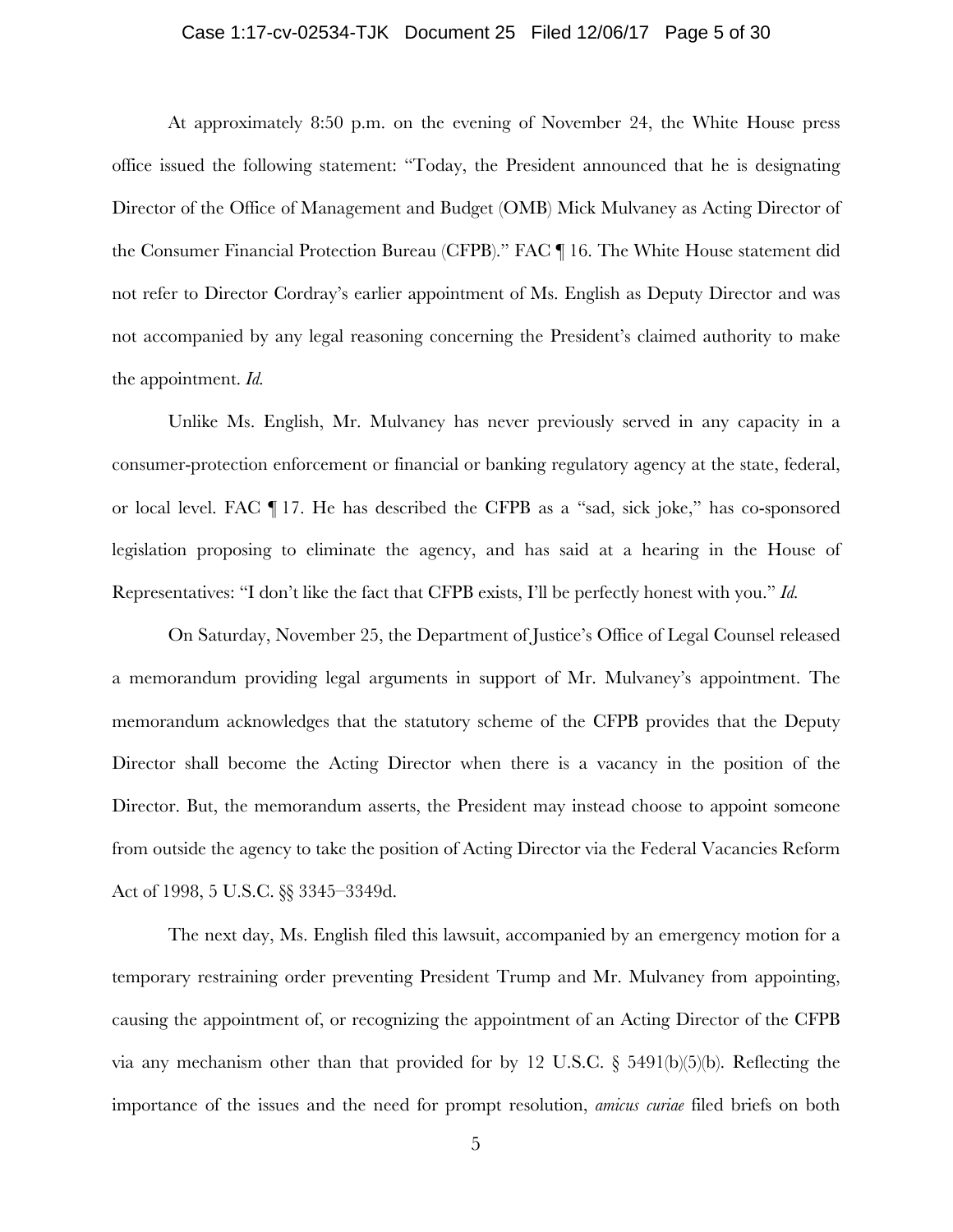sides, and this Court held two hearings in the span of two days. At the second hearing, after the defendants filed their opposition, the Court denied the motion from the bench.

# **LEGAL STANDARD**

Courts evaluate a request for preliminary relief by using a four-factor test. *See Chaplaincy of Full Gospel Churches v. England,* 454 F.3d 290, 297 (D.C. Cir. 2006). The party seeking the injunction must show "(1) a substantial likelihood of success on the merits, (2) that it would suffer irreparable injury if the injunction were not granted, (3) that an injunction would not substantially injure other interested parties, and (4) that the public interest would be furthered by the injunction." *Chaplaincy*, 454 F.3d at 297. The last two factors "merge when the Government is the opposing party." *Nken v. Holder*, 556 U.S. 418, 435 (2009).

## **ARGUMENT**

# **I. Ms. English has a substantial likelihood of success on the merits of her claim that she is the Acting Director of the CFPB.**

# *A. Dodd-Frank, not the FVRA, governs the determination of who becomes Acting Director in the event of a vacancy.*

Congress created the CFPB to be "an independent bureau." 12 U.S.C. § 5491(a). To preserve the agency's independence, Congress specified in the Dodd-Frank Act that the position of Director would have its own mandatory line of succession. Specifically, Congress provided that the CFPB's Deputy Director "shall . . . serve as Acting Director in the absence or unavailability of the Director." *Id.* § 5491(b)(5)(B). At the moment that Director Cordray's resignation took effect, Ms. English was the CFPB's Deputy Director. *See* 12 U.S.C. § 5491(b). Under the plain terms of Dodd-Frank, she immediately became the Acting Director.

Whereas Ms. English enjoys a statutory entitlement to lead the agency until a new Director is nominated and confirmed, Mr. Mulvaney's claim to the Acting Director position lacks any valid legal basis. In this litigation, the government has asserted that the President's authority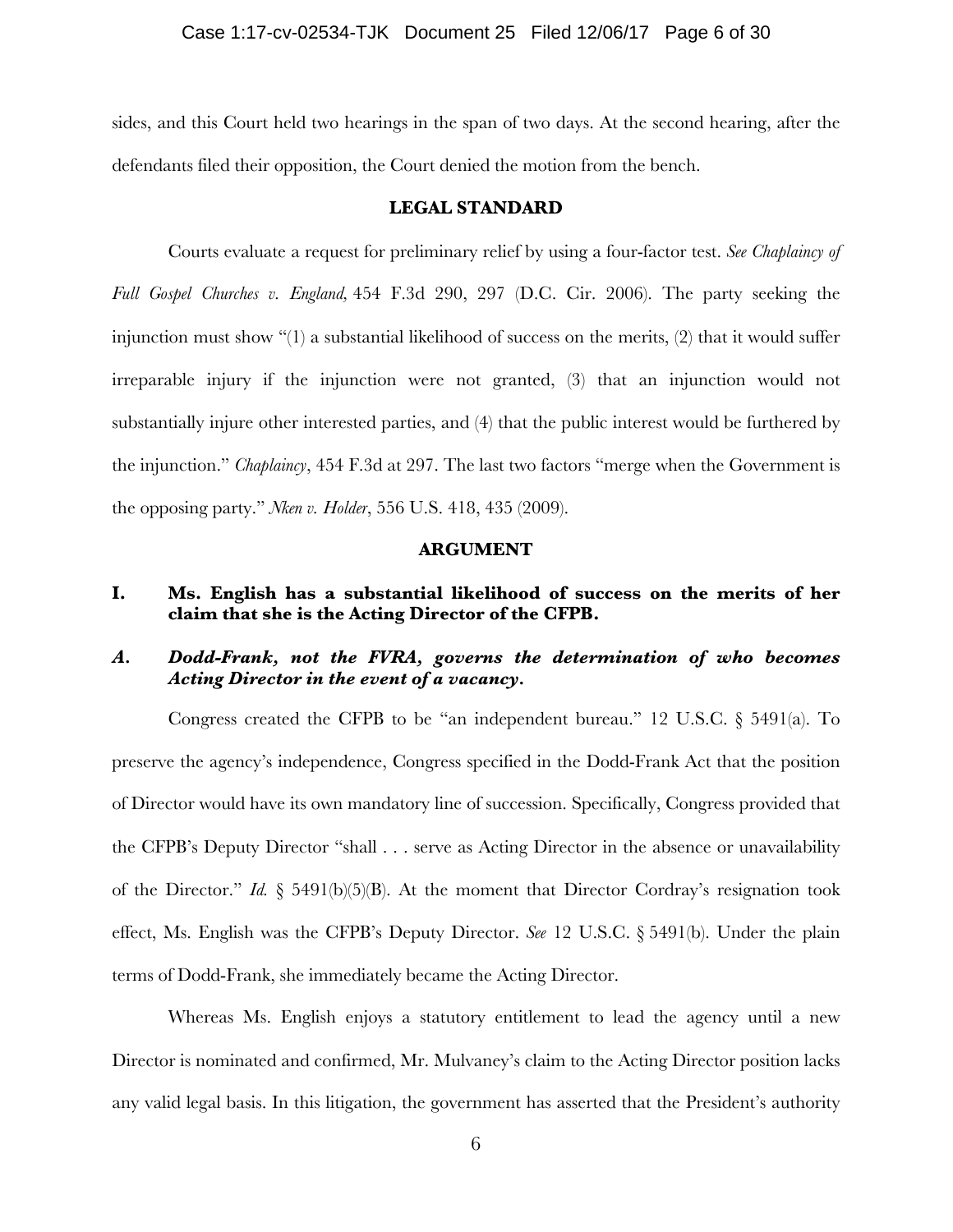## Case 1:17-cv-02534-TJK Document 25 Filed 12/06/17 Page 7 of 30

to appoint Mr. Mulvaney arises under the FVRA, 5 U.S.C. §§ 3345–3349d. *See* ECF No. 9, at 5. But that is incorrect, for two reasons. *First*, the FVRA's terms conflict with mandatory language in Dodd-Frank. Because Dodd-Frank was enacted later in time, and speaks with greater specificity to the question at hand, this conflict must be resolved against application of the FVRA. That conclusion is confirmed by a review of Dodd-Frank's legislative history and overarching plan. *Second*, the FVRA limits the President's power to appoint officers to independent agencies with multi-member boards. This limitation renders the FVRA inapplicable to the Acting Director of the CFPB because, by statute, the Acting Director serves on the multi-member board of the Federal Deposit Insurance Corporation (FDIC).

# **1. The FVRA does not allow the President to supersede Dodd-Frank's mandatory terms.**

Dodd-Frank provides that the CFPB's Deputy Director "shall . . . serve as Acting Director in the absence or unavailability of the Director." 12 U.S.C.  $\S$  5491(b)(5)(B). When the Director leaves office, he becomes "absent" as well as "unavailable." Given their ordinary meaning, these terms plainly encompass a vacancy, in which the Director can aptly be described as "not existing," "lacking," or "not available." *See, e.g*., *Absent*, Merriam Webster Online Dictionary, https://www.merriam-webster.com/dictionary/absent (defining "absent" as "not existing: lacking"); *Unavailable*, Merriam Webster Online Dictionary, https://www.merriamwebster.com/dictionary/unavailable (defining "unavailable" as "not available: such as . . . unable or unwilling to do something"); *see also Asgrow Seed Co. v. Winterboer*, 513 U.S. 179, 187 (1995) ("When terms used in a statute are undefined, we give them their ordinary meaning."). As the Department of Justice's Office of Legal Counsel concluded in a recent memorandum regarding the very facts of this case,  $Id.$  § 5491(b)(5)(B)'s "reference to 'unavailability' is best read to refer both to a temporary unavailability (such as the Director's recusal from a particular matter) and to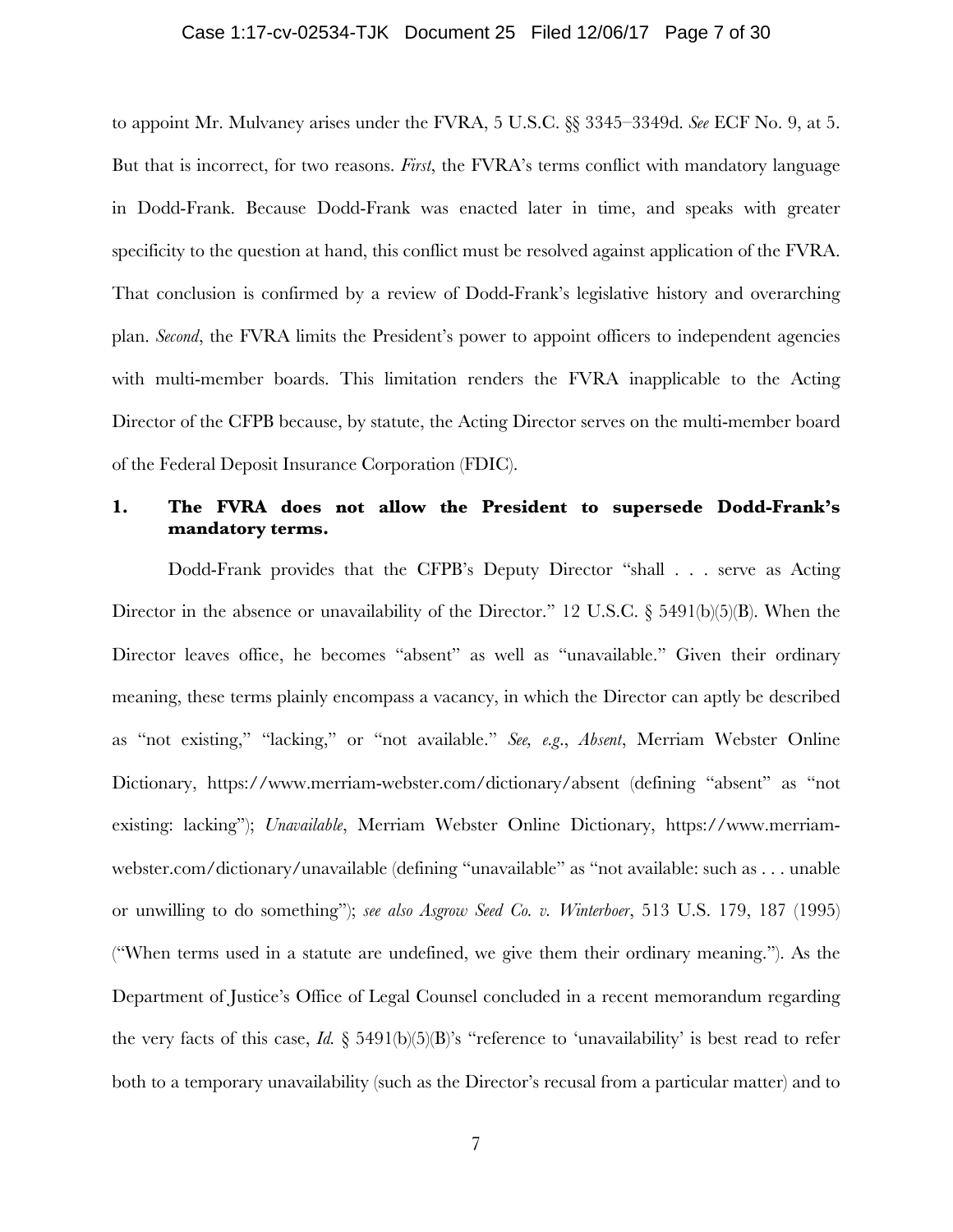## Case 1:17-cv-02534-TJK Document 25 Filed 12/06/17 Page 8 of 30

the Director's being unavailable because of a resignation or other vacancy in office." *See Memorandum Re: Designating an Acting Director of the Bureau of Consumer Financial Protection*, at 3, Office of Legal Counsel (Nov. 25, 2017), https://goo.gl/psvaEY ("OLC Memo").

Thus, when a Director resigns, Dodd-Frank provides that the Deputy Director "shall" serve as Acting Director. 12 U.S.C.  $\S 5491(b)(5)(B)$ . This legal arrangement was triggered by the resignation of Director Cordray at midnight on the night of November 24. *See* English Declaration, Ex. B (Resignation Letter of Richard Cordray). At the time of Director Cordray's resignation, Ms. English was the Deputy Director. By virtue of Dodd-Frank, she then became the Acting Director.

The FVRA does not enable the President's attempted end-run around this result. To the contrary, the FVRA provides a *limited* grant of power to the President, and must be strictly construed. That rule follows from first principles. The Constitution requires the President to obtain Senate approval before appointing "Officers of the United States." U.S. Const. Art. II, § 2, cl. 2. Congress has steadfastly guarded this prerogative: "Since President Washington's first term, Congress has given the President limited authority to appoint acting officials to temporarily perform the functions of a vacant . . . office without first obtaining Senate approval." *N.L.R.B. v. SW Gen., Inc.*, 137 S. Ct. 929, 935 (2017). This limited authority may be granted in two ways: statutes that apply to specific vacancies in particular federal agencies, and statutes creating default rules that apply across many agencies. *See id.* at 935–36 (discussing historical examples).

The FVRA is an example of the latter kind of statute, and was designed by Congress "to preserve one of the Senate's most important powers: the duty to advise and consent on presidential nominees." 144 Cong. Rec. S6413–14 (daily ed. June 16, 1998) (Statement of Sen. Thompson). In the face of the Executive's increasing tendency not to submit nominations to the Senate "in a timely fashion," Congress decided that legislative action was necessary "[i]f the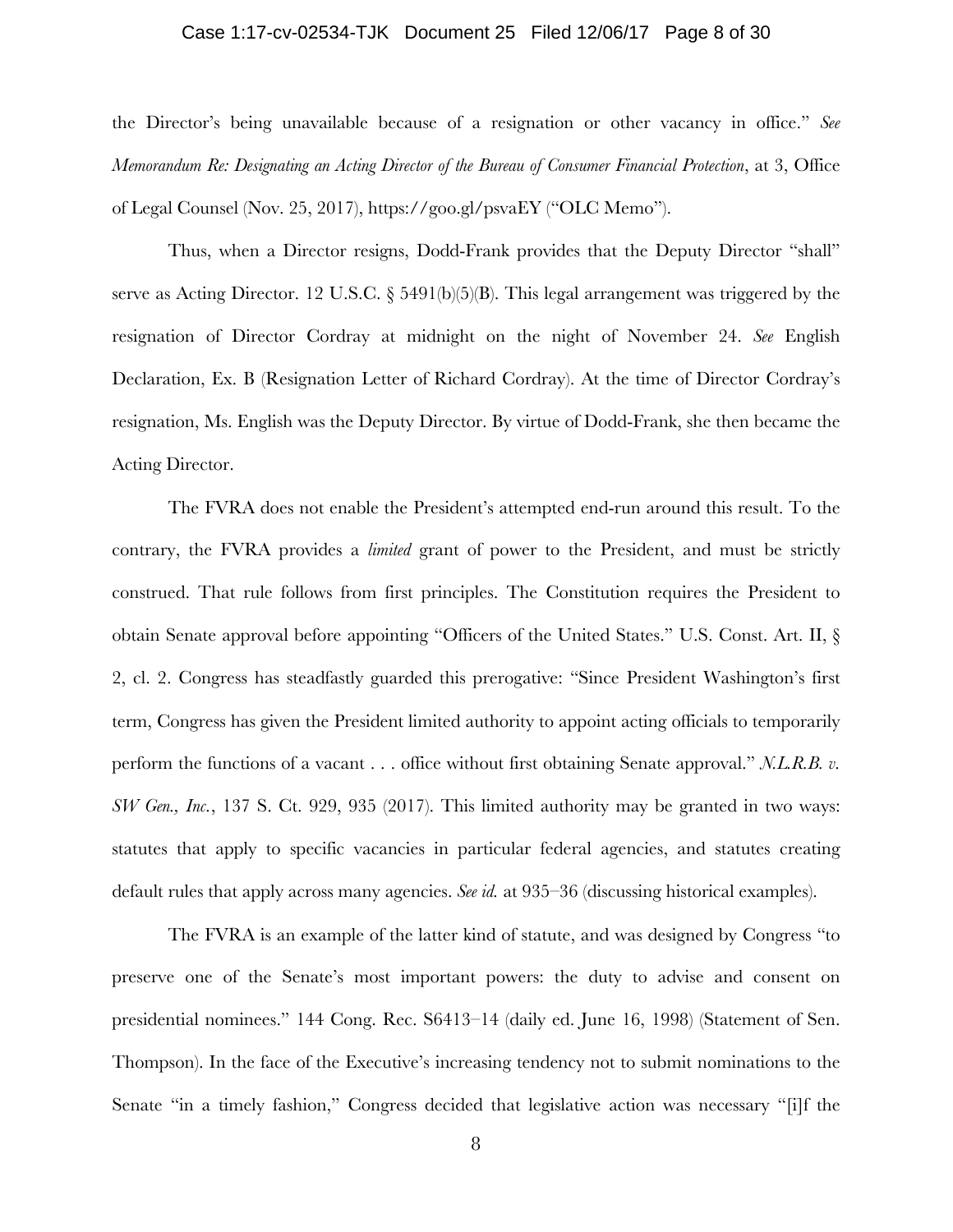### Case 1:17-cv-02534-TJK Document 25 Filed 12/06/17 Page 9 of 30

Constitution's separation of powers is to be maintained." S. Rep. 105-250, 1998 WL 404532, at \*5. Thus, the FVRA was passed not to grant the President broad authority over appointments, but rather to reinforce Congress's constitutional prerogatives after years of "interbranch conflict . . . [and] obvious contravention[s] of the Senate's wishes." *SW Gen.*, 137 S. Ct. at 935–36.

Here, the President once again seeks to contravene Congress's statutory plan. Congress created a mandatory, agency-specific succession scheme for the CFPB: the Deputy Director "*shall* ... serve as acting Director in the absence or unavailability of the Director." 12 U.S.C. § 5491(b)(5)(B) (emphasis added). This unqualified, mandatory language creates an unavoidable conflict with provisions of the FVRA that would permit a person other than the Deputy Director to serve as Acting Director. *See* 5 U.S.C. § 3345.

Given the existence of a conflict between Dodd-Frank and the FVRA, Dodd-Frank governs. Dodd-Frank was enacted more recently than the FVRA, and the well-established rule for evaluating conflicts between two statutes is that "the more recent legal pronouncement controls." *Owner-Operator Indep. Drivers Ass'n, Inc. v. U.S. Dep't. of Transp.*, 724 F.3d 230, 233 (D.C. Cir. 2013). Further, Dodd-Frank's language is more specific than that of the FVRA. It focuses narrowly on the head of one particular agency, as opposed to supplying general rules for all executive offices. "'If is a commonplace of statutory construction that the specific governs the general.'" *RadLAX Gateway Hotel, LLC v. Amalgamated Bank*, 132 S. Ct. 2065, 2071 (2012) (citation omitted).<sup>1</sup>

<sup>&</sup>lt;sup>1</sup> When it denied Ms. English's request for a temporary restraining order, this Court posited that the FVRA is "more specific" than Dodd-Frank "in that it addresses the issue of vacancies, not absences or unavailabilities." Hr'g Tr. at 26, Nov. 28, 2017. Respectfully, that analysis confuses the issues. If Dodd-Frank's use of the phrase "absence or unavailability" *does not* encompass a vacancy in the position of Director, then the statute simply does not speak to the issue of how to fill that vacancy. But if the phrase *does* encompass vacancies, then Dodd-Frank is far more specific than the FVRA because it creates a mandatory provision for a particular position at a single agency, rather than a general term intended to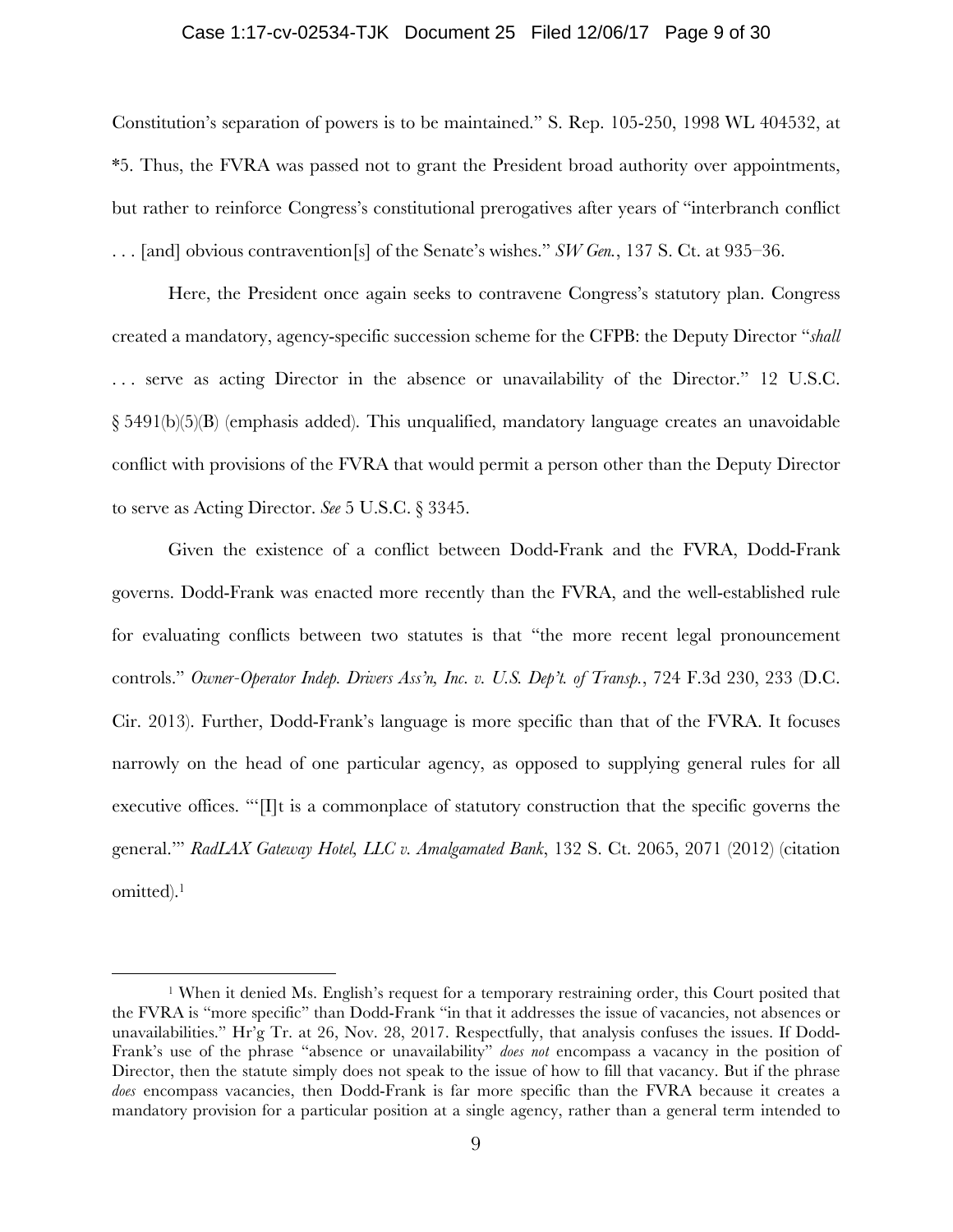### Case 1:17-cv-02534-TJK Document 25 Filed 12/06/17 Page 10 of 30

In its ruling on Ms. English's TRO request, this Court reasoned that Dodd-Frank's use of the term "shall" does not necessarily conflict with the FVRA's provision that the President "may" appoint acting officers. 5 U.S.C.  $\S 3345(a)(2)$ ; Hr'g Tr. at 24–25, Nov. 28, 2017. The Court gave an analogy from another provision of Dodd-Frank, which states that the Director of the CFPB "shall" serve a term of five years, but which also says the President "may" remove him for cause. *See* 12 U.S.C. § 5491(c)(1)–(3). Because it is clear that the removal provision allows the President to cut short the term of the CFPB Director "for cause," the Court noted, a permissive "may" term can—in some circumstances—override a "shall" term.

That general proposition, however, is inapplicable to this case. Dodd-Frank's provisions for the Director's term and removal were passed simultaneously, and make sense together only if construed to enable the Director's removal "for cause." Otherwise the removal provision would have no effect at all. *See Great Lakes Comnet, Inc. v. F.C.C.*, 823 F.3d 998, 1003 (D.C. Cir. 2016) ("[W]hen construing a statute courts 'give effect, if possible, to every clause and word.'" (citation omitted)). In contrast, here the President would allow Dodd-Frank's mandatory language to be overridden by permissive language in an *earlier* statute—the FVRA. There is no special justification for such an unnatural reading, though, since no absurdity would result from construing the FVRA as unavailable in this context.

Construing the FVRA as *available*, moreover, would be in considerable tension with a design choice that Congress made specifically for the CFPB. Dodd-Frank's succession language is straightforward and admits of no exceptions or alternatives—in stark contrast to the succession provisions that Congress has included in other statutes. Addressing the General Services Administration, for instance, Congress has provided that when there is a vacancy in the position

 $\overline{a}$ 

apply across many agencies. The question whether "absence or unavailability" refers to vacancies is separate from—and antecedent to—the question of which statute is more specific.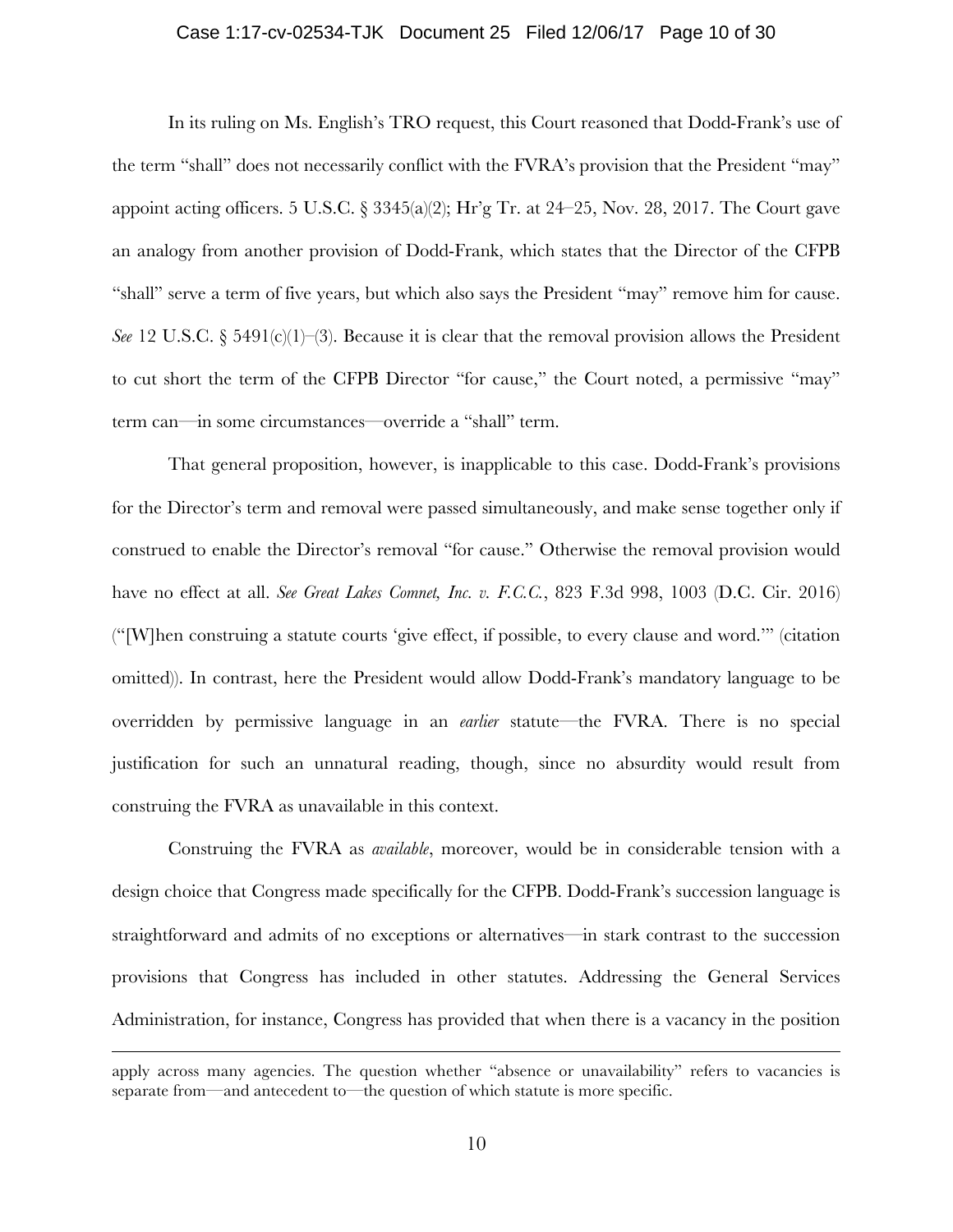### Case 1:17-cv-02534-TJK Document 25 Filed 12/06/17 Page 11 of 30

of Administrator, "the Deputy Administrator is Acting Administrator . . . *unless the President designates another officer of the Federal Government*." 40 U.S.C. § 302 (emphasis added); *see also* 38 U.S.C. § 304 ("*Unless the President designates another officer of the Government*, the Deputy Secretary shall be Acting Secretary of Veterans Affairs . . . in the event of a vacancy in the office of Secretary." (emphasis added)). Indeed, in the case of yet another single-director independent agency—the Social Security Administration—Congress provided that "[t]he Deputy Commissioner shall be Acting Commissioner" in the event of a vacancy in the office of the Commissioner "unless the President designates another officer of the Government as Acting Commissioner." 42 U.S.C.A. § 902. These succession provisions for other agencies demonstrate that Congress is capable of making mandatory language that yields to an alternative decision by the President. It is therefore significant that Congress chose not to do so in Dodd-Frank. *See Lukhard v. Reed*, 481 U.S. 368, 376 (1987) (plurality opinion).

This conclusion is reinforced by Dodd-Frank's legislative history. In addition to the clear text of Dodd-Frank, the legislative history. The version of Dodd-Frank that passed the House of Representatives in December 2009 did not provide for a Deputy Director of the CFPB. Rather, it explicitly stated that when the Director's office became vacant, a temporary replacement had to be appointed in the manner provided by the FVRA. *See* H.R. 4173, 111th Cong. § 4102(b)(6)(B)(1) (engrossed version, Dec. 11, 2009). But the Senate bill introduced and passed months later eschewed this choice, instead opting for what would become the present statutory language. *See* S. 3217, 111th Cong. § 1011(b)(5)(B) (2010). That change reflects a considered decision that the FVRA should not govern succession in the event of a vacancy in the Director position at the CFPB.

Mrs. English's position is further confirmed by the overall statutory scheme of Dodd-Frank, which "established . . . an independent bureau" and devised mechanisms to protect that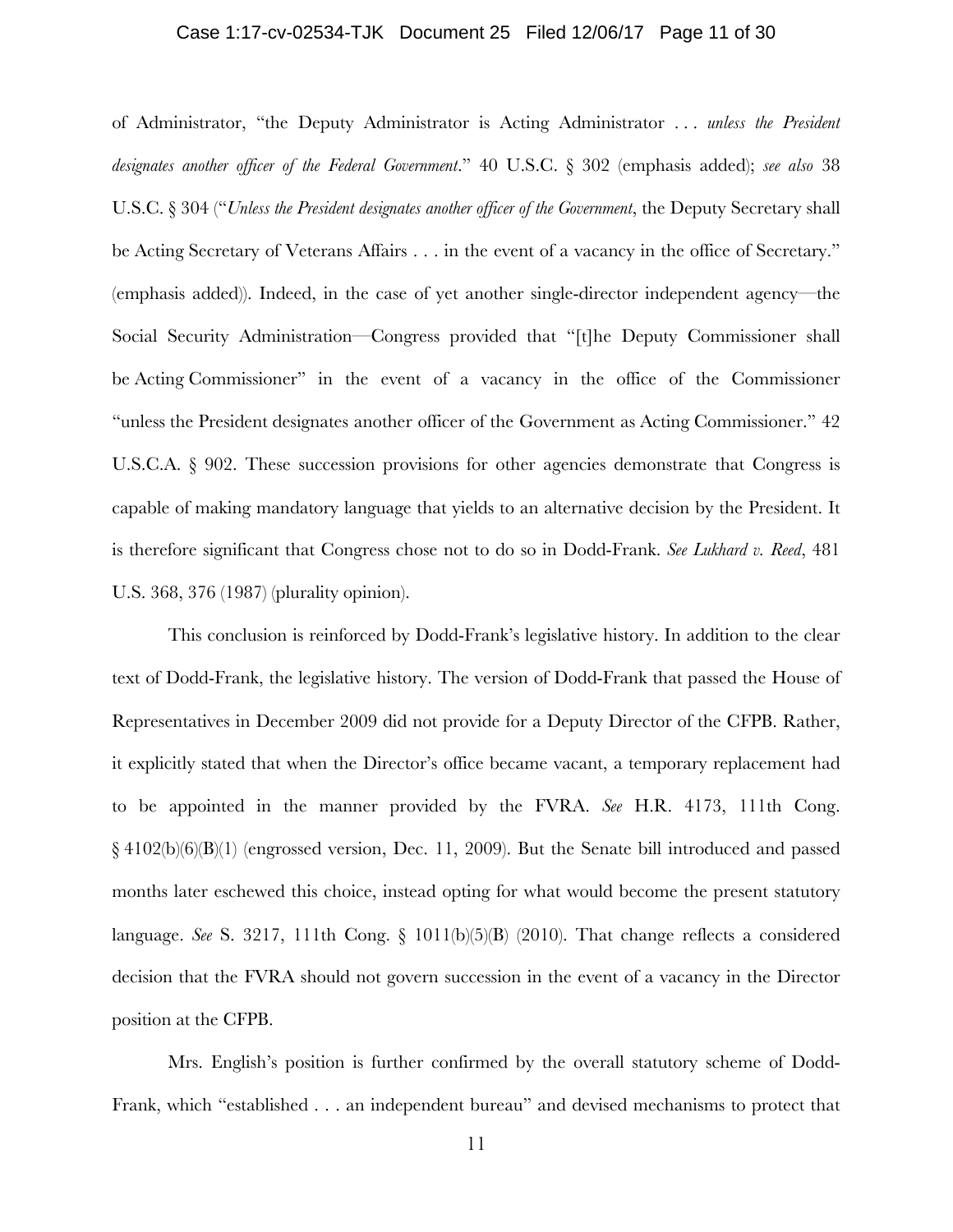### Case 1:17-cv-02534-TJK Document 25 Filed 12/06/17 Page 12 of 30

independence. 12 U.S.C. § 5491(a). In creating the CFPB, Congress determined that the agency needed to be an independent regulator—insulated from direct presidential management and control—to remain a vigilant guardian of consumers' interests. *See* S. Rep. No. 111-176, at 174 (2010). Accordingly, Congress placed the CFPB within the already-independent Federal Reserve small system, gave it an independent funding source, and protected its Director from removal except for good cause. *See* 12 U.S.C.  $\S$  5491(a), 5491(c)(3), 5497(a)(1). This independence is reinforced by the Senate's advice and consent power, which "[t]he Framers envisioned . . . as 'an excellent check upon a spirit of favoritism in the President' and a guard against 'the appointment of unfit characters.'" *SW Gen.*, 137 S. Ct. at 935 (quoting The Federalist No. 76, p. 457 (C. Rossiter ed. 1961) (A. Hamilton)). The President's position is flatly at odds with this structure. If he could appoint a different chosen successor under the FVRA, then the CFPB could be headed—potentially for many months—by an Acting Director hand-picked by the President without the check of Senate confirmation. That is exactly what Congress sought to prevent. Accordingly, his interpretation cannot succeed. *See King v. Burwell*, 135 S. Ct. 2480, 2496 (2015) ("A fair reading of legislation demands a fair understanding of the legislative plan.").

The President and Mr. Mulvaney contend that Dodd-Frank permits the application of the FVRA in this context for several reasons. First, they argue that the FVRA is still available because Dodd-Frank states as follows:

[E]xcept as otherwise provided expressly by law, all Federal laws dealing with public or Federal . . . officers, employees, budgets, or funds, including the provisions of chapters 5 and 7 of title 5, shall apply to the exercise of the powers of the Bureau.

ECF No. 9, at 13 (quoting 12 U.S.C.  $\S$  5491(a)). But section 5491(b)(5)'s mandatory language for the CFPB Director's succession "provide[s] expressly by law" that the Deputy Director "shall" become the Acting Director. The requirement that an exception be "express" does not "require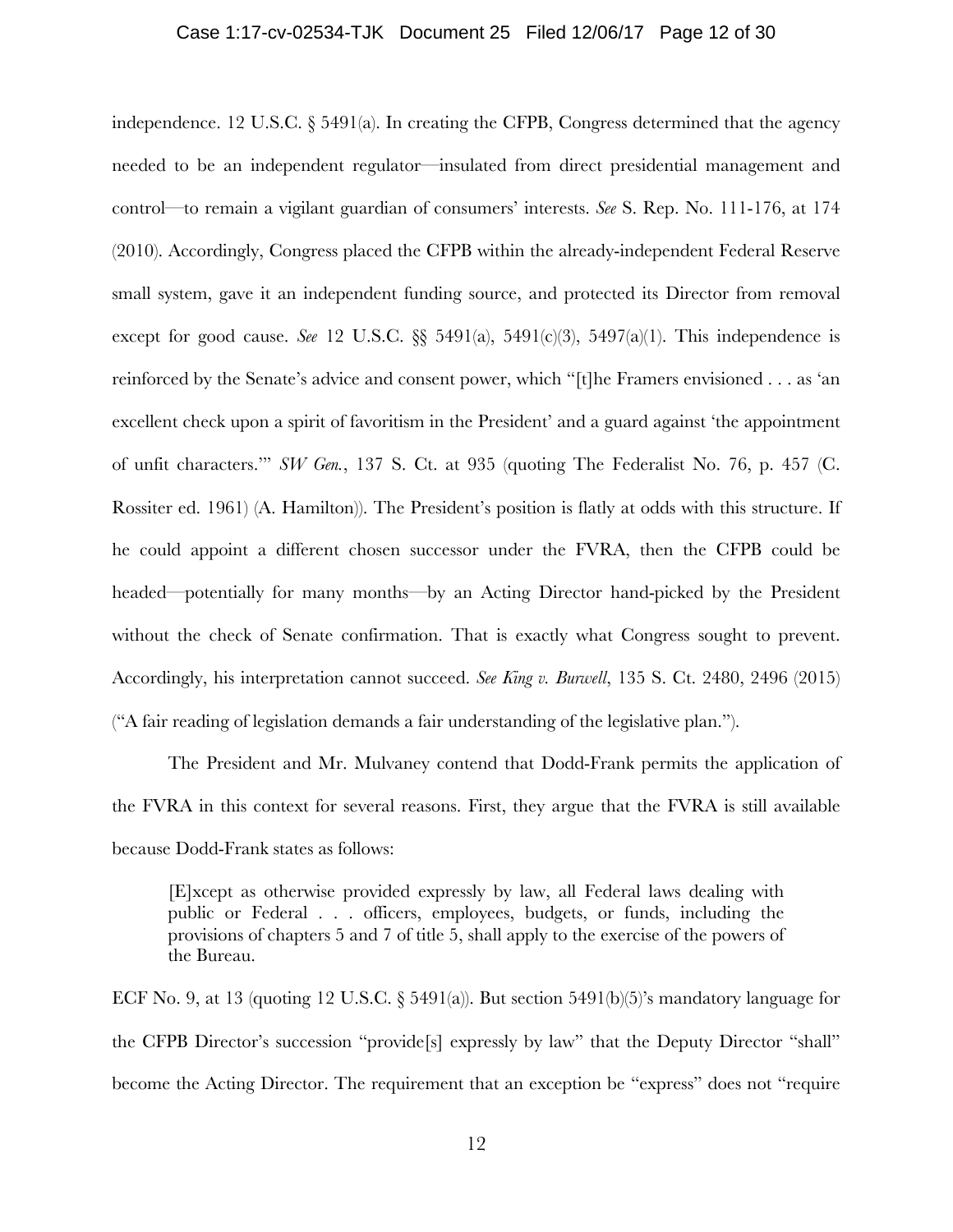## Case 1:17-cv-02534-TJK Document 25 Filed 12/06/17 Page 13 of 30

the Congress to employ magical passwords." *Marcello v. Bonds*, 349 U.S. 302, 310 (1955); *see also Dorsey v. United States*, 567 U.S. 260, 273–74 (2012) ("Congress . . . remains free to repeal the earlier statute [or] to exempt the current statute . . . [a]nd Congress remains free to express any such intention either expressly or by implication as it chooses."). It is enough for "the plain import of a later statute" to "directly conflict" with the earlier statute. *Lockhart v. United States*, 546 U.S. 142, 149 (2005) (Scalia, J. concurring). That is the case here.

Next, the President and Mr. Mulvaney argue that the FVRA's own text indicates that it may apply alongside Dodd-Frank's provisions. The FVRA states that the appointment mechanisms it provides are

> the exclusive means for temporarily authorizing an acting official to perform the functions and duties of any office of an Executive agency . . . for which appointment is required to be made by the President, by and with the advice and consent of the Senate, unless—

- (1) a statutory provision expressly—
	- (A) authorizes the President, a court, or the head of an Executive department, to designate an officer or employee to perform the functions and duties of a specified office temporarily in an acting capacity; or
	- (B) designates an officer or employee to perform the functions and duties of a specified office temporarily in an acting capacity . . .

5 U.S.C. § 3347(a). The government argues that where the listed exceptions apply, it means only that the FVRA is not the "exclusive" means for authorizing the appointments in question. Doc #9 at 11. In other words, according to the government, these exceptions say nothing about whether the FVRA may be an *additional* method for making such appointments. *Id.* To support that argument, the government cites the Ninth Circuit's case *Hooks v. Kitsap Tenant Support Services*, 816 F.3d 550 (9th Cir. 2016), and prior OLC opinions discussing specific statutes. *Id.*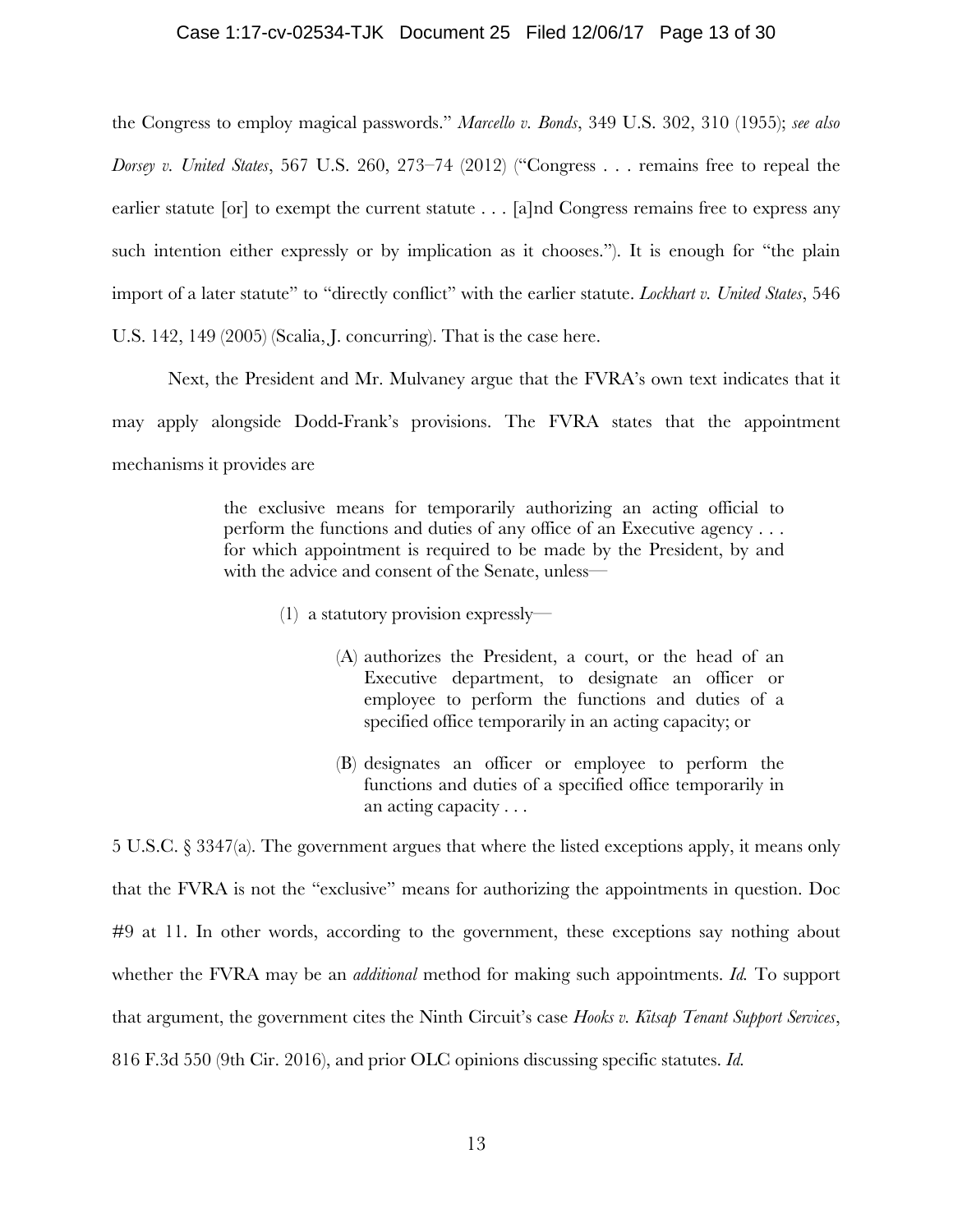## Case 1:17-cv-02534-TJK Document 25 Filed 12/06/17 Page 14 of 30

But *Hooks* and the OLC opinions, as well as the government's briefing so far in this case, involved statutes that meaningfully differ from the case at hand. First, *Hooks* dealt with the National Labor Relations Act, which gives the authority to appoint an Acting General Counsel for the National Labor Relations Board to the very same person authorized to make a temporary appointment under the FVRA: the President. *See Hooks*, 816 F.3d at 555–56 (discussing 29 U.S.C. § 153(d)). Where two statutes provide a mechanism by which the same person may fill the same vacancy, it makes sense that "the President is permitted to elect between these two statutory alternatives," both of which empower the President directly. *Hooks*, 816 F.3d at 556. Similarly, many of the statutes discussed in the OLC precedent provide for appointments made either by the President or those acting under his control. *See* 28 U.S.C. § 508 (providing that the Attorney General "may designate" a line of succession); *Authority of the President to Name an Acting Attorney General*, 2007 WL 5334854, at \*2 (2007) ("Nor would it make sense that the Attorney General . . . could prevent the President, his superior, from using his separate authority under the Vacancies Reform Act."). Here, in stark contrast, the statute governing the position of Acting Director does not empower the President or someone he controls to fill the vacancy; it instead provides for the Deputy Director's automatic succession to the position of Acting Director. 12 U.S.C.  $§ 5491(b)(5)(B).$ 

The President and Mr. Mulvaney also discusses yet another category of inapposite statutes: namely, those that use mandatory language similar to Dodd-Frank but that *predate* the FVRA. *See* ECF No. 9, at 12. They argue that when the FVRA was passed, it was understood to supplement these statutes, and thus should be understood to supplement Dodd-Frank as well. *Id.* But even assuming the defendants were right as a historical matter, that would not shed light on this case. There is a material difference between pre-FVRA statutes that would conflict with the FVRA and the Dodd-Frank Act, which was passed *after* the FVRA. Congress is free to undo or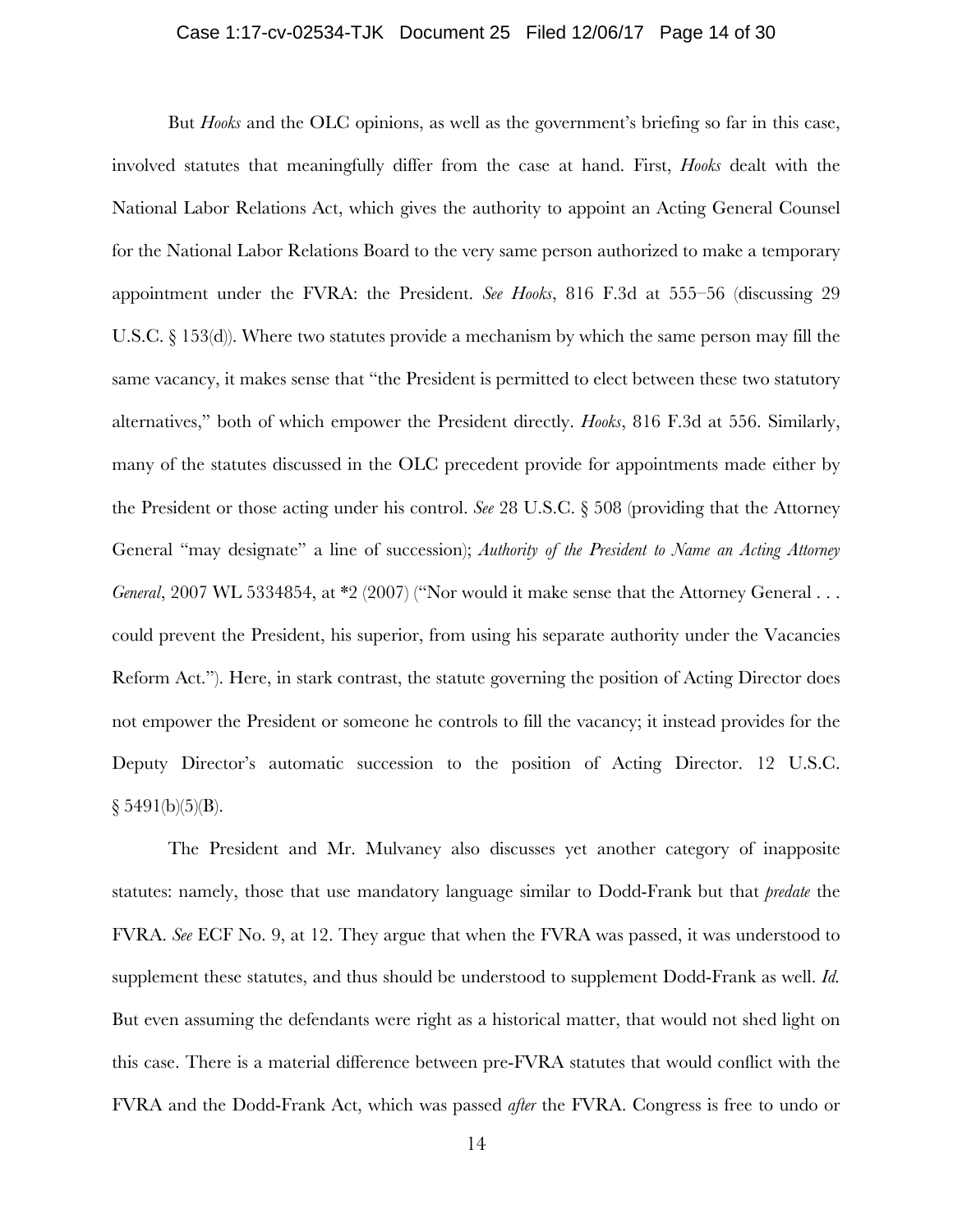### Case 1:17-cv-02534-TJK Document 25 Filed 12/06/17 Page 15 of 30

amend its past acts. *See Newton v. Mahoning County Com'rs*, 100 U.S. 548, 559 (1879); *Lockhart v. United States*, 546 U.S. 142, 247–48 (2005) (Scalia, J., concurring). This fundamental principle explains both why the FVRA could modify mandatory language in prior statutes, and why Dodd-Frank can use mandatory language to the exclusion of the FVRA. To date, the administration has not produced a single example of a post-FVRA statute with mandatory language that has nonetheless been interpreted to allow the FVRA to remain as an alternative.

Finally, the President and Mr. Mulvaney note that the FVRA "also uses mandatory terms." They cite the FVRA's provision that, absent a presidential designation, "the first assistant to the office . . . shall perform the functions and duties of the office temporarily in an acting capacity." ECF No. 9, at 13 (citing 5 U.S.C.  $\S$  3345(a)(1)). They assert that this Court should refrain from "interpreting one statute to be more mandatory than the other." ECF No. 9, at 13. But Dodd-Frank's succession provision would be largely "superfluous" (or at least "insignificant") if the FVRA were to apply, *see Regions Hosp. v. Shalala*, 522 U.S. 448, 467 (1998) (Scalia, J., dissenting) (quoting *Market Co. v. Hoffman*, 101 U.S. 112, 15–16 (1879)), because the FVRA already provides for the default rule that the first assistant becomes the acting official. 5 U.S.C. §  $3345(a)(1)$ . And Ms. English's reading of Dodd-Frank does not reflect a choice to make one statute "more mandatory" than another statute that exists on equal footing. Dodd-Frank simply *is* mandatory, and therefore overrides the FVRA pursuant to the established rule that later legal enactments control earlier ones. Despite the general presumption that statutes should not be read to conflict, "[w]hen the plain import of a later statute directly conflicts with an earlier statute, the later enactment governs." *Lockhart*, 546 U.S. at 149 (Scalia, J., concurring). The plain import of Dodd-Frank is clear: the Deputy Director automatically assumes the post of Acting Director when the Director's post becomes vacant.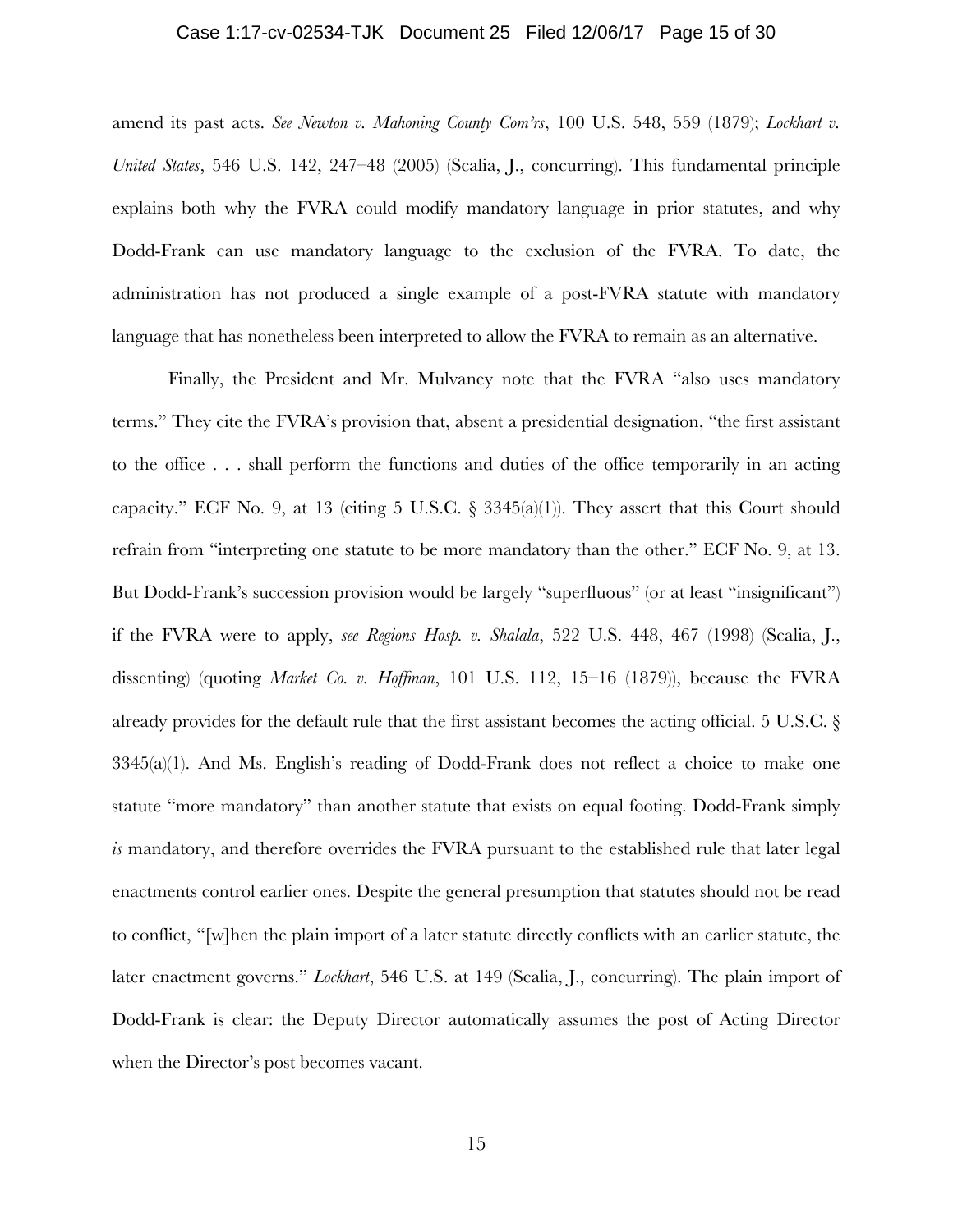# **2. The FVRA's exception for independent officers prevents the President from using it to appoint an Acting Director of the CFPB**

Even if Dodd-Frank did not supersede the FVRA, the government's reliance on the FVRA would fail on its own terms. The FVRA "shall not apply" to the appointment of various positions, including the appointment of "any member . . . to any board, commission, or similar entity that (A) is composed of multiple members; and (B) governs an independent establishment or Government corporation." 5 U.S.C. § 3349c(1). In its recent memo, OLC recognized the importance of that strict limitation on presidential power under the FVRA: "As this provision illustrates, Congress has indeed determined that some positions with hallmarks of independence should not be filled on an acting basis through the Vacancies Reform Act." OLC Memo at 7.

Although OLC discussed  $\S 3349c(1)$ , it overlooked a critical fact: the CFPB Director falls within this exclusion because she also serves as a member of an independent, multi-member board—namely, the Board of Directors of the FDIC. *See* 12 U.S.C. § 1812(a)(1)(B) ("The management of the Corporation shall be vested in a Board of Directors consisting of 5 members . . . 1 of whom shall be the Director of the Consumer Financial Protection Bureau."). By statute, the FDIC Board of Directors is a "board . . . composed of multiple members" that governs an independent Government corporation. 5 U.S.C. § 3349c(1); 12 U.S.C. § 1812(a)(1); *Community Financial Servs. Assoc. of Am., Ltd. v. Fed. Deposit Ins. Corp.*, 132 F. Supp. 3d 98, 106 (D.D.C. 2015); *see also* Henry B. Hogue et al., *Independence of Federal Financial Regulators*, Congressional Research Service (Feb. 28, 2017). Further, Congress has made clear that in the absence of a CFPB Director, the CFPB's Acting Director automatically becomes a member of this independent board. *See* 12 U.S.C. § 1812(d)(2) (providing that, "[i]n the event of a vacancy in . . . the office of Director of the Consumer Financial Protection Bureau and pending the appointment of a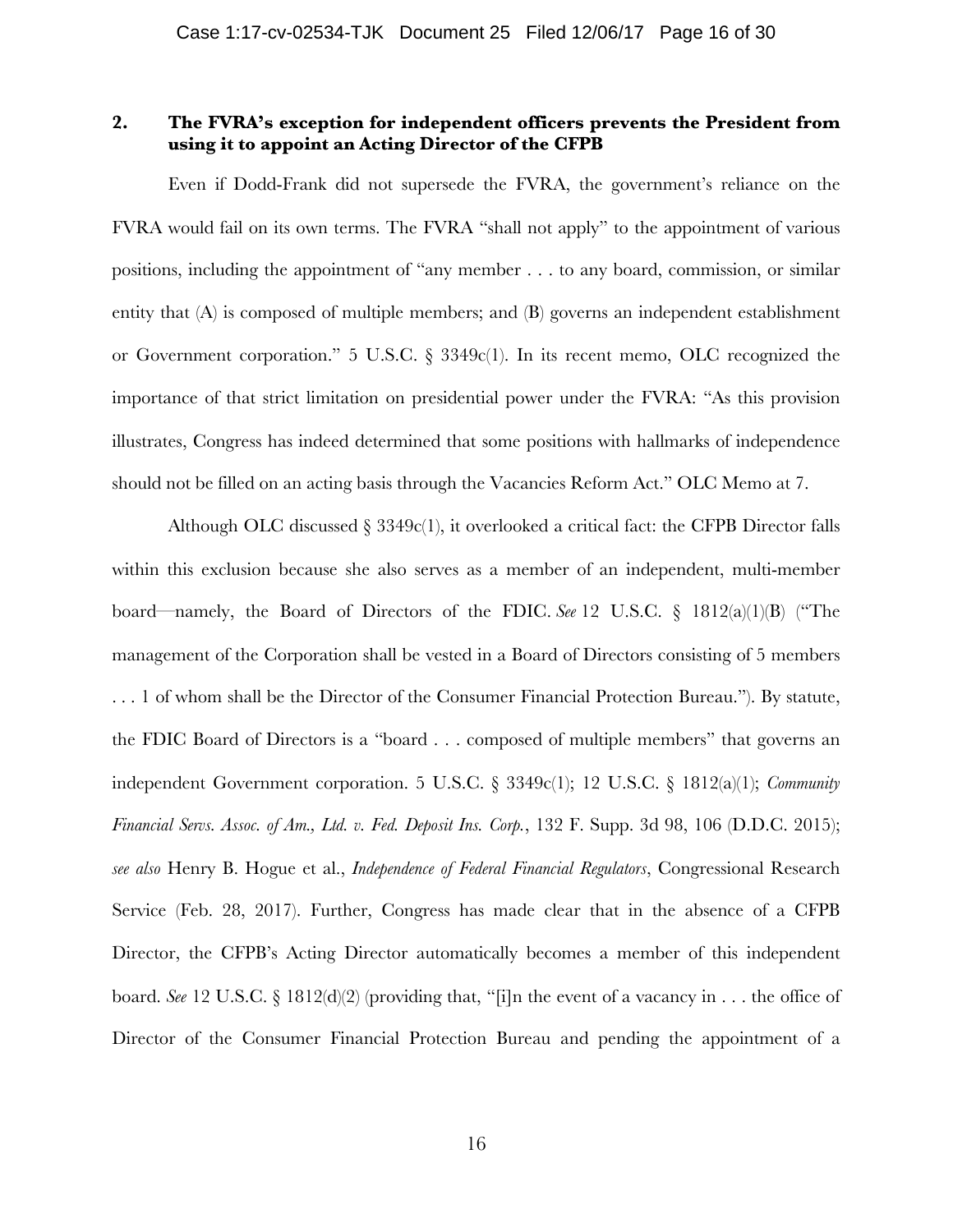successor, . . . the acting Director of the Consumer Financial Protection Bureau . . . shall be a member of the Board of Directors in the place of the . . . Director").

Thus, when the President attempted to designate Mr. Mulvaney as the Acting Director of the CFPB—and thus as a member of the FDIC Board of Directors—he exceeded his authority under the FVRA. The purported appointment of Mr. Mulvaney is therefore invalid.

# *B. The President's appointment of Mr. Mulvaney violates the Constitution's Appointments Clause*

The Constitution empowers the President to appoint "Officers of the United States," subject to "the Advice and Consent of the Senate." U.S. Const. Art. II, § 2, cl. 2. As the Supreme Court has emphasized, this provision "is more than a matter of 'etiquette or protocol'; it is among the significant structural safeguards of the constitutional scheme." *Edmond v. United States*, 520 U.S. 651, 659 (1997) (quoting *Buckley v. Valeo*, 424 U.S. 1, 125 (1976) (*per curiam*)). The Framers considered the appointment power "the most insidious and powerful weapon of eighteenth century despotism," and responded "by carefully husbanding the appointment power to limit its diffusion." *Freytag v. C.I.R.*, 501 U.S. 868, 883 (1991). The Appointments Clause was thus designed to "ensure public accountability for both the making of a bad appointment and the rejection of a good one." *Edmond*, 520 U.S. at 660. Apart from the Appointments Clause itself, there is only one additional source of authority for the President to appoint an officer. Where it sees fit to do so, Congress may pass a statute granting the President the authority to appoint "inferior Officers" without the Senate's advice and consent. U.S. Const. Art. II,  $\S$  2, cl. 2.

The President thus has two, and only two, means of appointing officers: with the advice and consent of the Senate, or pursuant to a statute. *See SW Gen.*, 137 S. Ct. at 945 (Thomas, J., concurring). "[A]ll persons who can be said to hold an office under the government . . . were intended to be included within one or the other of these modes of appointment." *United States v.*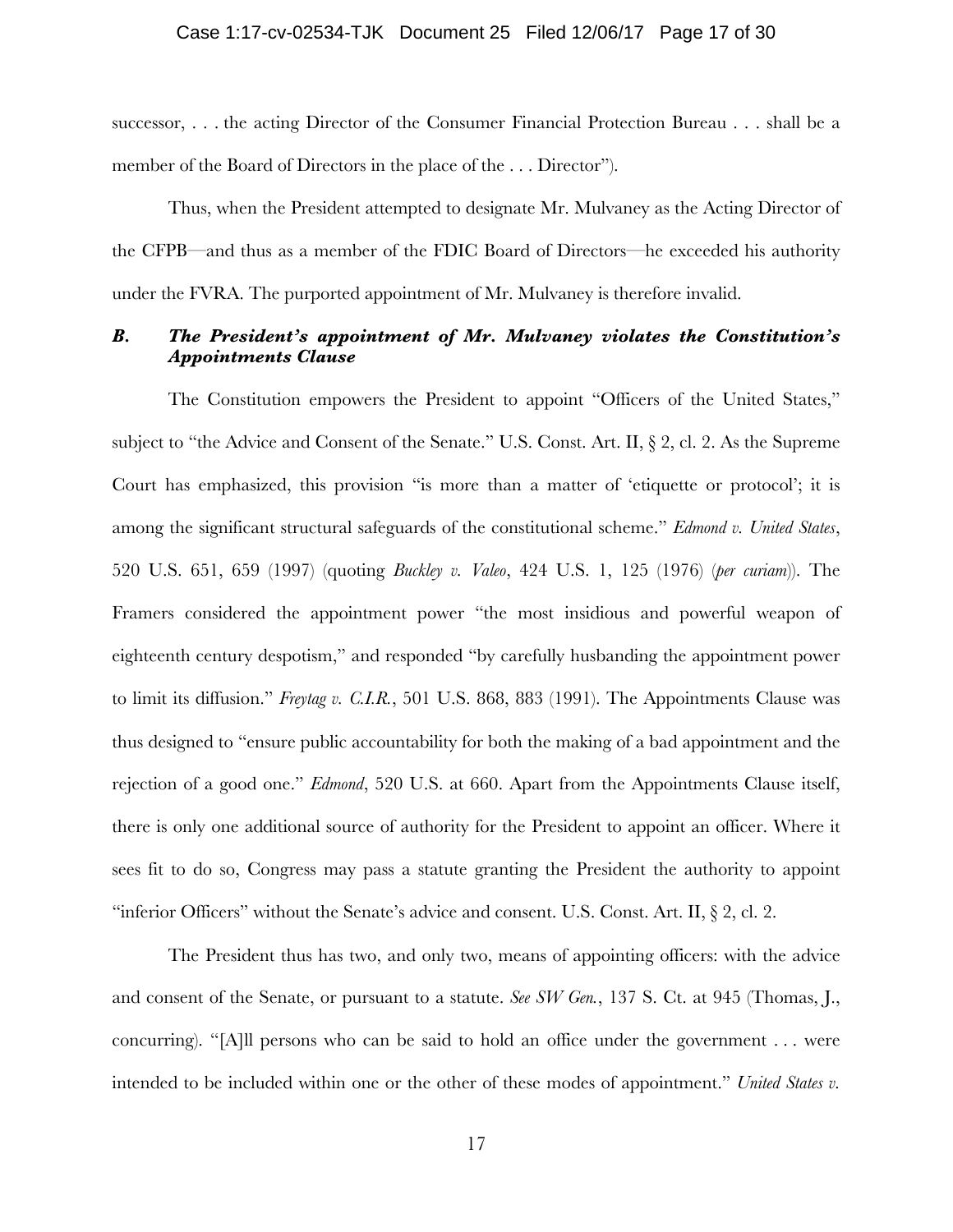### Case 1:17-cv-02534-TJK Document 25 Filed 12/06/17 Page 18 of 30

*Germaine*, 99 US 508, 510 (1878). When no statute grants the President the power to appoint an officer, then, he has no constitutional authority to do so without the advice and consent of the Senate. *See, e.g.*, *Williams v. Phillips*, 360 F. Supp. 1363, 1364 & 1371 (D.D.C. 1973) (enjoining Acting Director of the Office of Economic Opportunity from "taking any action as Acting Director" because he was not appointed under a statute or with Senate confirmation).<sup>2</sup>

Here, the Court is faced with two statutes designed to *limit* the President's authority. Dodd-Frank was enacted to create an independent agency, and the FVRA was enacted to reinforce the Senate's advice-and-consent power. *See SW Gen.*, 137 S. Ct. at 935–36. Given the "separation-of-powers concerns" that naturally arise in this field, the Court should hesitate to "read<sup>[]</sup> legislation, absent clear statement, to place in executive hands authority to" appoint officers without the Senate's advice or consent. *See Kucana v. Holder*, 558 U.S. 233, 237 (2010).3 That risks improperly aggrandizing executive power at the direct expense of a co-equal branch.

Here, there is no clear statement in the FVRA that supplants the Dodd-Frank Act's rule of succession. To the contrary, the FVRA's appointment provision does not apply by its own

 <sup>2</sup> Mr. Mulvaney has not been confirmed by the Senate to the position of CFPB Director; his confirmation by the Senate to the position of OMB Director does not, on its own, allow the President to assign him additional duties in a position at another agency. *See Weiss v. United States*, 510 U.S. 163, 173– 76 (1994); *Shoemaker v. United States*, 147 U.S. 282 (1893).

<sup>&</sup>lt;sup>3</sup> Amici Texas et al. argue that it raises "grave and doubtful constitutional questions" to "construe the Dodd-Frank Act as overriding the President's choice of Acting Director." ECF No. 11-1, at 9. This argument ignores the shared nature of the appointment power, as granting the President the ability to appoint Mr. Mulvaney would deprive the Senate of its constitutional prerogative to advise and consent. It raises equally serious constitutional problems to interpret a This Court has rejected the argument that the Constitution's general command for the President to "take care that the laws be faithfully executed," *See* ECF No. 11-1, at 8, provides the President with some freestanding power to appoint officers. *See Olympic Fed. Sav. and Loan Ass'n v. Dir., Office of Thrift Supervision*, 732 F.Supp. 1183, 1199–1200 (D.D.C. 1990); *Williams*, 360 F.Supp. at 1369. And there is nothing unusual about Dodd-Frank's mandatory succession plan. Congress has passed numerous other laws providing for automatic succession of agency heads without input from the President, or requiring the President to choose from within a narrow band of non-Senate-confirmed options. *See, e.g.*, 12 U.S.C. § 4512(f); 15 U.S.C. § 633(b)(1) ("The Deputy Administrator shall be Acting Administrator…"); 20 U.S.C.  $\S 3412(a)(1)$  ("... in the event of a vacancy in the office of the Secretary, the Deputy Secretary shall act as Secretary"); 29 U.S.C. § 552 ("The Deputy Secretary shall . . . perform the duties of the Secretary until a successor is appointed.").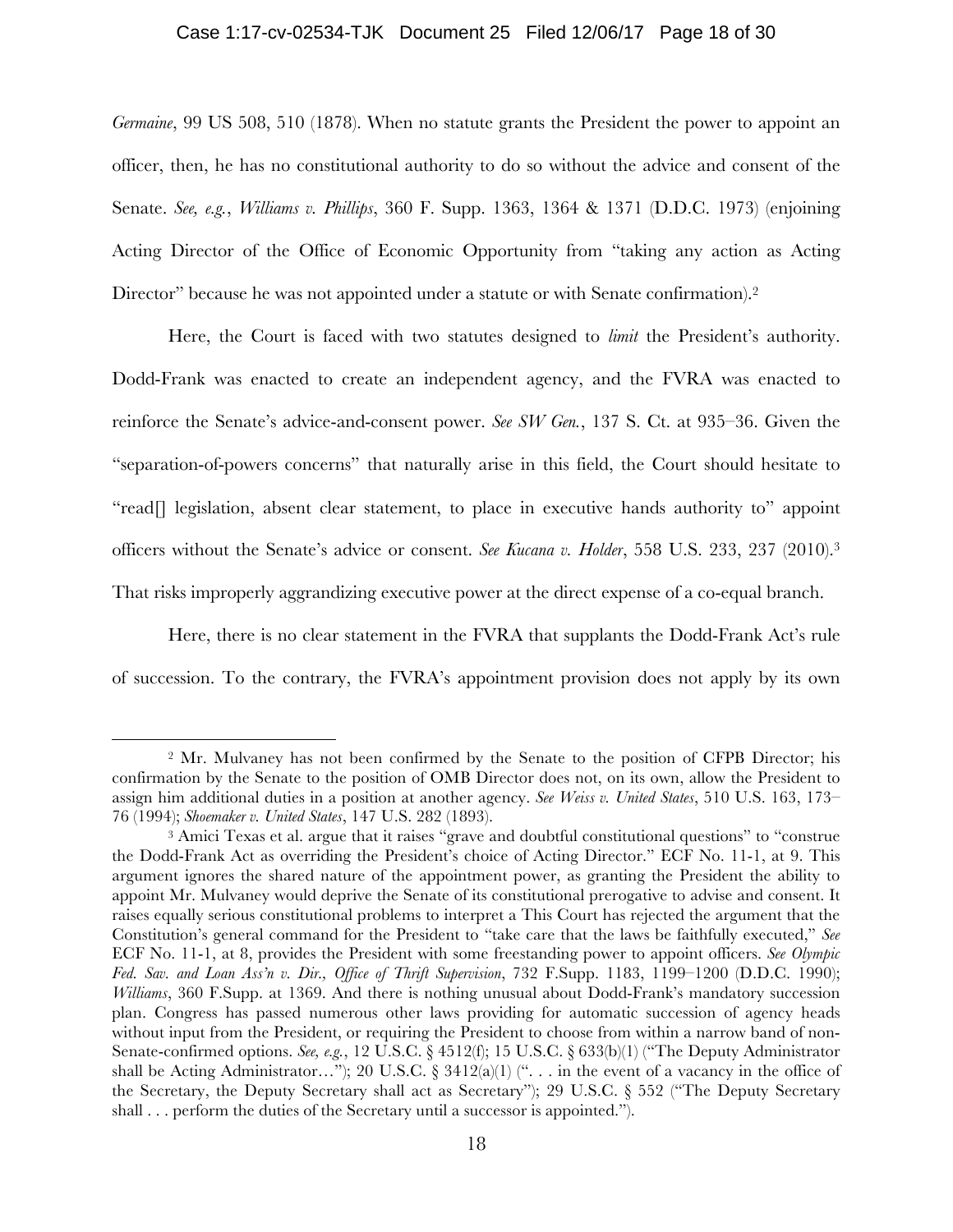### Case 1:17-cv-02534-TJK Document 25 Filed 12/06/17 Page 19 of 30

terms, *see* § 3349c(1), and if it does apply then it is overridden by mandatory language in Dodd-Frank, *see* § 5491(b)(5)(B). The government's statutory arguments thus fail. And without a valid statutory basis, the President's purported unilateral appointment of Mr. Mulvaney to serve as Acting Director of the CFPB constitutes a direct violation of the Appointments Clause.

# *C. Even if the FVRA were to apply to the position of Acting Director, the President's appointment of Mr. Mulvaney would still be invalid.*

The President's attempt to appoint a still-serving White House staffer to the position of Acting Director is foreclosed by Congress's establishment of the CFPB as "an independent bureau." 12 U.S.C. § 5491(a). Granting the CFPB durable independence was one of Congress's primary goals in the agency's creation. *See* S. Rep. No. 111-176, at 174 (2010). The CFPB was created "in the Federal Reserve System," 12 U.S.C. § 5491(a), another branch of the executive whose independence is essential to its mission. *See generally* Peter Conti-Brown, *The Power and Independence of the Federal Reserve* (2016). The CFPB's Director is removable only for cause, a quintessential protection of agency independence. *See* 12 U.S.C. § 5491(c)(3); *see also Free Enter. Fund v. Pub. Co. Accounting Oversight Bd.*, 561 U.S. 477, 483 (2010) (noting that "Congress can, under certain circumstances, create independent agencies run by principal officers appointed by the President, whom the President may not remove at will but only for good cause"). And the CFPB is independently funded via the Federal Reserve System—rather than the usual annual appropriations process in Congress—to further bolster its autonomy. 12 U.S.C.  $\S 5497(a)(1)$ .

The CFPB's independence is consistent with Congress's longstanding practice of insulating financial regulatory agencies from direct political control. *See generally* Steven A. Ramirez, *Depoliticizing Financial Regulation*, 41 Wm. & Mary L. Rev. 503 (2000); Michael S. Barr, *Comment: Accountability and Independence in Financial Regulation*, 78 Law & Contemp. Probs. 119 (2015). "[S]ince the [1930s], financial regulatory agencies have been given a great deal of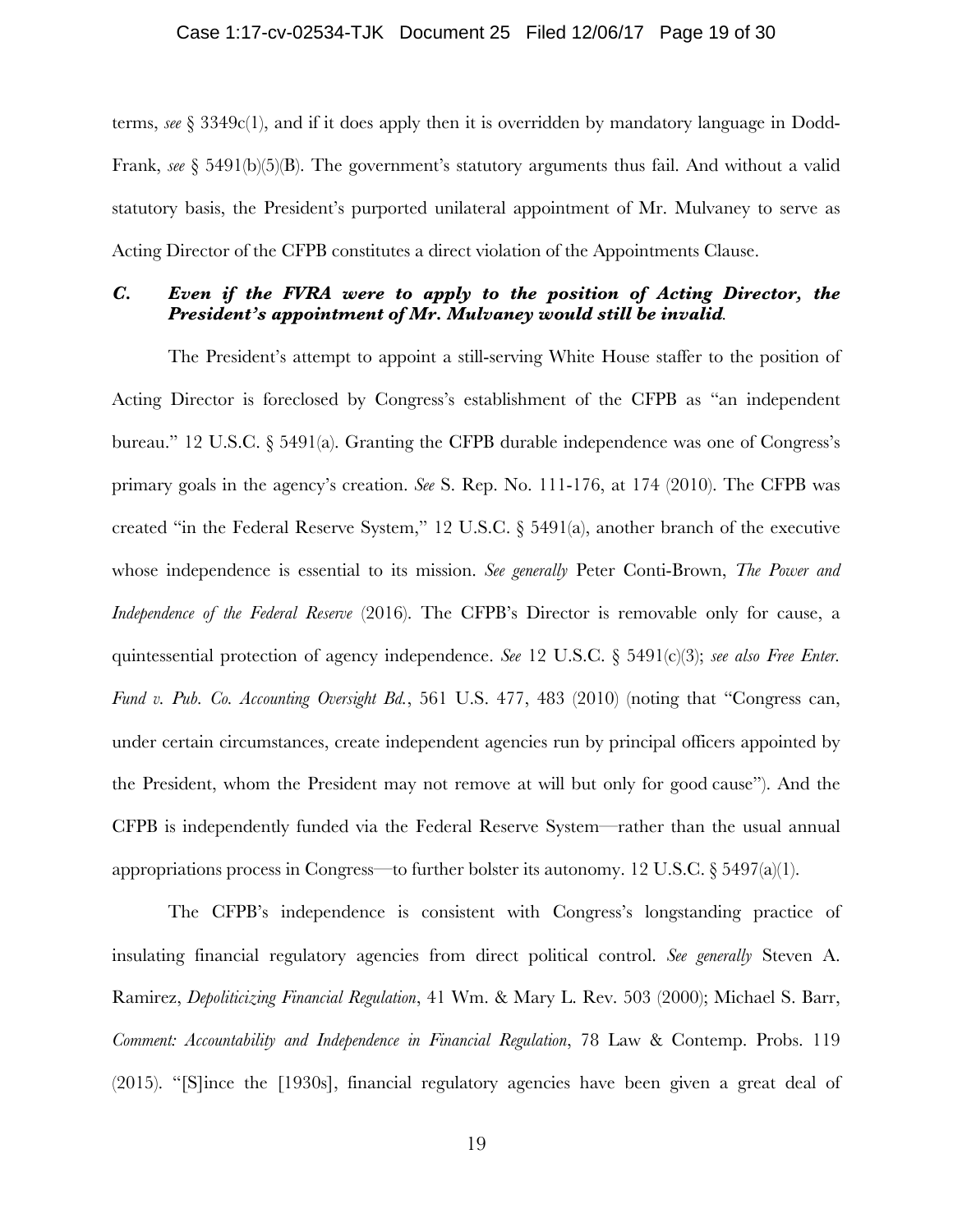### Case 1:17-cv-02534-TJK Document 25 Filed 12/06/17 Page 20 of 30

independence," because direct control of financial regulation by the President invites improper interference with financial agencies' enforcement and supervision capacities. Barr, *Accountability and Independence*, 78 Law & Contemp. Probs. at 120. Indeed, Congress has shielded many financial regulators other than the CFPB from presidential influence. *See, e.g.*, 12 U.S.C. § 4512(b)(2); 12 U.S.C. § 16; 12 U.S.C. § 250. The increasing size and interdependence of financial markets mean that independent oversight of financial institutions has never been more necessary. *See* Ramirez, *Depoliticizing Financial Regulation*, 41 Wm. & Mary L. Rev. at 510.

Yet the President now seeks to subvert this independence by selecting an Acting Director for the CFPB who will simultaneously continue to serve him as an at-will employee in the White House. Defying over a century of Executive Branch precedent, Mr. Mulvaney has not resigned from his position with OMB, and has issued a public statement saying that he will continue to serve as the Director of OMB while "wearing an additional hat as the Acting Director" of the CFPB.4 OMB is an agency within the Executive Office of the President and works closely with the President to implement his policy priorities across the entirety of the Executive branch.<sup>5</sup> In his capacity as OMB Director, Mr. Mulvaney does not enjoy the statutory protections given to the CFPB director. Instead, he may be fired at the President's whim. He is thus highly susceptible to the direct presidential influence that Congress sought to avoid in financial regulators.

Appointing a still-serving White House staffer to lead the CFPB is a blatant violation of Congress's mandate that the agency be "independent."  $\S$  5491(a). From Mr. Mulvaney's perspective, his job at the CFPB will be temporary, lasting only until the President nominates a Director. His full-time, at-will job at OMB, in contrast, is one he will presumably retain

 <sup>4</sup> *See* Statement from Director Mick Mulvaney on the CFPB, OMB Press (Nov. 24, 2017), https://goo.gl/iv48Xw

<sup>5</sup> *See generally* Office of Management and Budget, The White House, *https://www.whitehouse.gov/omb.*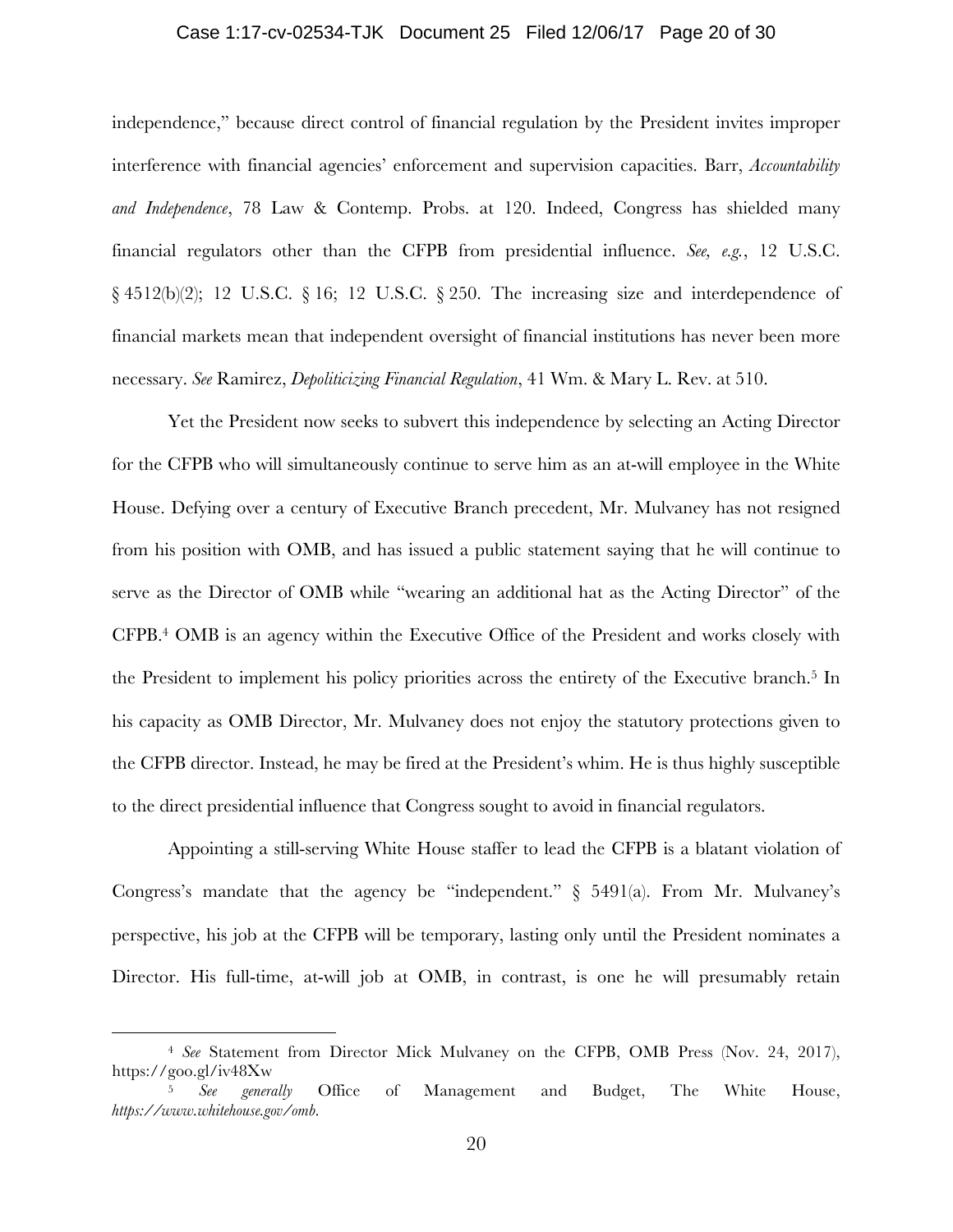## Case 1:17-cv-02534-TJK Document 25 Filed 12/06/17 Page 21 of 30

throughout and after his tenure at the CFPB. As the Supreme Court has noted, in the context of protections for independent executive agencies, "it is quite evident that one who holds his office only during the pleasure of another cannot be depended upon to maintain an attitude of independence against the latter's will." *Humphrey's Ex'r v. United States*, 295 U.S. 602, 629 (1935). If Mr. Mulvaney were to serve as Acting Director while remaining employed in an at-will position in the White House, he would violate Dodd-Frank's requirement that the CFPB be independent and set a dangerous precedent for independent agencies throughout the executive branch.

Mr. Mulvaney's appointment is even more clearly inappropriate because Congress has enacted laws *specifically* to shield the CFPB's independence from the OMB, which Mr. Mulvaney directs. While the CFPB is required to provide information regarding its finances to OMB, Dodd-Frank contains a sweeping provision meant to guarantee that reporting requirements do not allow the OMB Director to have any control over the CFPB. Dodd-Frank thus disclaims "any obligation on the part of the [CFPB's] Director to consult with or obtain the consent or approval of the Director of the Office of Management and Budget with respect to any report, plan, forecast, or other information [subject to the reporting requirement] or any jurisdiction or oversight over the affairs or operations of the [CFPB]." 12 U.S.C. § 5497(a)(4)(E).

Mr. Mulvaney's appointment would turn Congress's statutory scheme upside down. More than just requiring the CFPB Director to obtain the consent or approval of the OMB Director, the President wants the person in charge of the CFPB to *be* the OMB Director. Congress has made clear that, by law, the President cannot require the OMB Director's approval with respect to "any jurisdiction or oversight over the affairs or operations of the [CFPB]." *Id.* The President's action here would put the OMB Director at the helm of the entire jurisdiction of the Bureau, with daily oversight over its affairs and operations. Even if the President had the general power to appoint an Acting Director under the FVRA, appointing the OMB Director in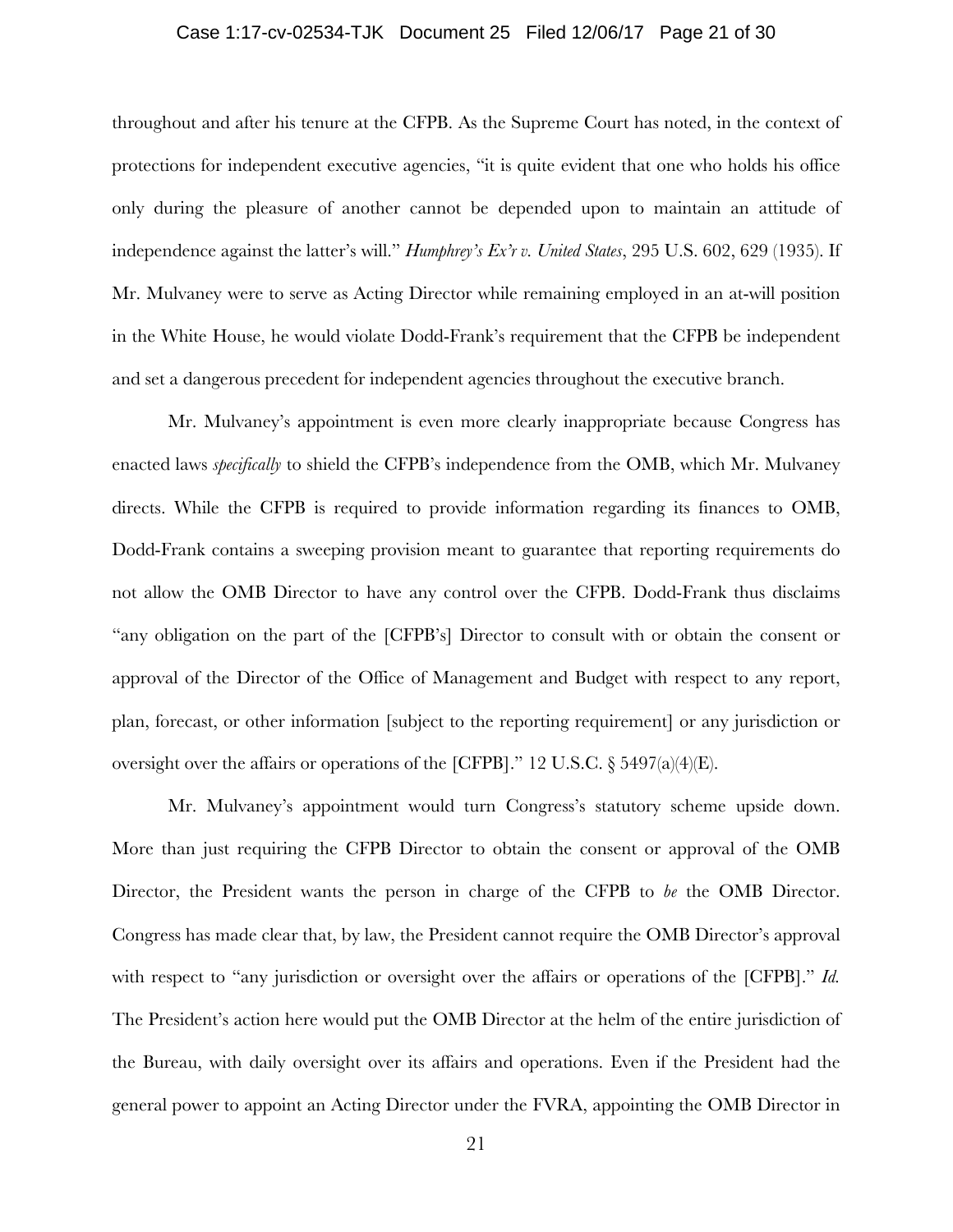### Case 1:17-cv-02534-TJK Document 25 Filed 12/06/17 Page 22 of 30

particular violates statutory provisions that safeguard the CFPB's independence from OMB. No matter how many times he takes one hat off and puts another hat on, Mr. Mulvaney cannot be "depended upon to maintain [the] attitude of independence" required by Congress. *See* 295 U.S. at 629.

The President's appointment of Mr. Mulvaney also runs contrary to Congress's protections for the independence of the FDIC. As noted above, by appointing Mr. Mulvaney to be Acting Director of the CFPB, the President has placed Mr. Mulvaney on the FDIC's Board of Directors. 12 U.S.C.  $\S$  1812(a)(1)(B), (d)(2). But like Dodd-Frank, the laws governing the FDIC contain shields against OMB influence: Congress expressly disclaimed "any obligation on the part of the [FDIC] to consult with or obtain the consent or approval" of the OMB Director with respect to "any jurisdiction or oversight over the affairs or operations of" the FDIC. 12 U.S.C. § 1827(c)(3). Accordingly, just as the appointment of Mr. Mulvaney would undermine the wall of separation that Congress built between the CFPB and OMB, so too would it defeat Congress's intention to make the FDIC independent from one of the White House's main policy organs. These considerations compel the conclusion that Mr. Mulvaney's appointment is invalid.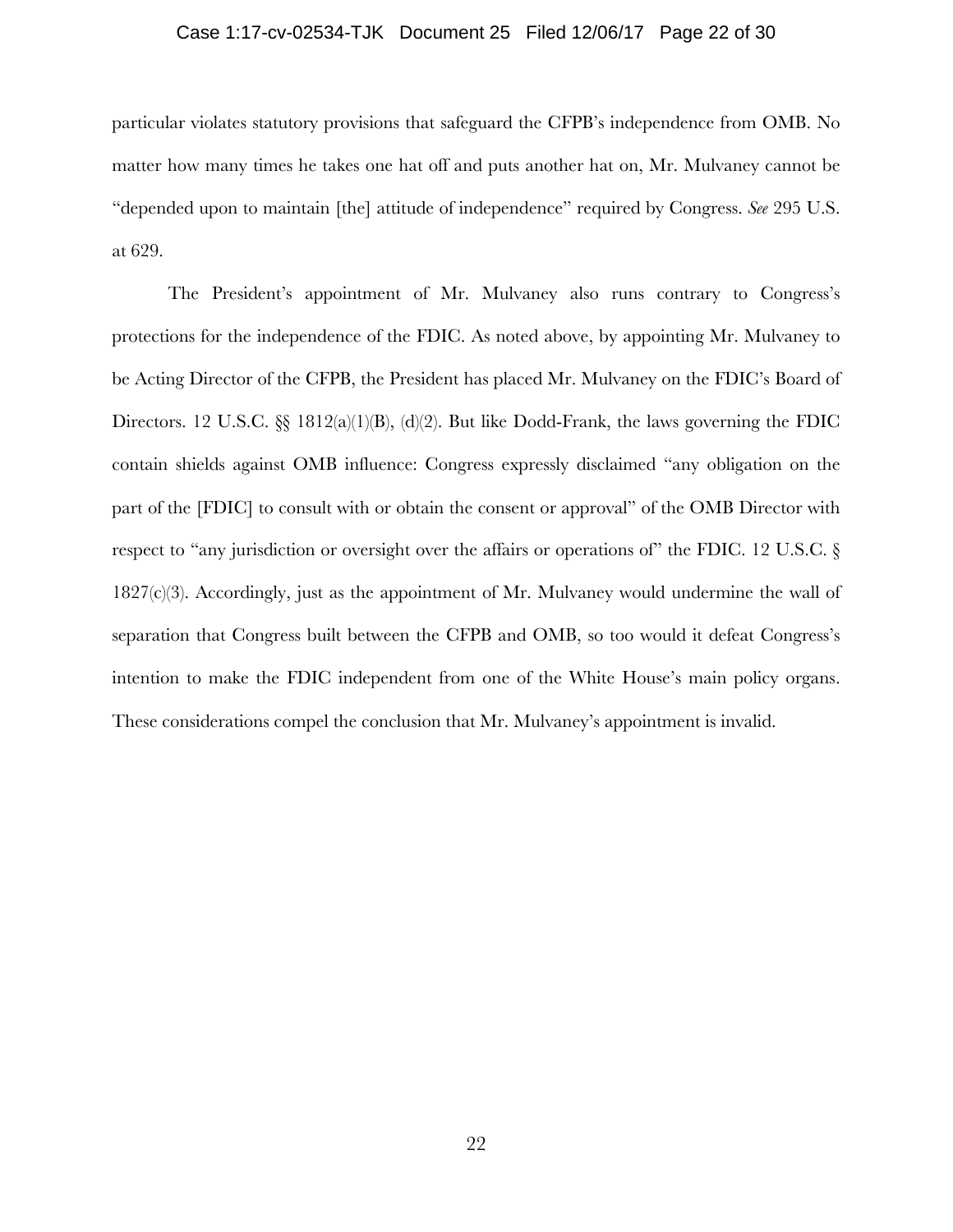# *D. This Court may issue the relief plaintiff requests*

As we have shown, Ms. English is likely to succeed on the merits of her claims. That is also true with respect to her requested remedies.

The government disagrees. Adopting an extraordinary position—one highly destructive of the separation of powers—it argues that the Judiciary categorically lacks authority to enjoin the President in his official acts. *See* ECF No. 9, at 4. It builds that argument atop a case from 150 years ago. Not only does this contention fail to address much of Ms. English's claim for relief, but it also reflects an incorrect and untenable reading of applicable precedent.

The principal case that the government cites is *Mississippi v. Johnson*, 71 U.S. 501 (1866). That case, however, does not say what the government says it says. Instead, as many scholars and courts have recognized, it was a political question case that arose before the modern terminology of political questions jurisprudence. *See Nat'l Treasury Emps. Union v. Nixon*, 492 F.2d 587, 614 (D.C. Cir. 1974) (*NTEU*); *Mississippi v. Johnson*, 71 U.S. at 500–01; *see also* Mashaw, *Federal Administration and Administrative Law in the Gilded Age*, 119 Yale L.J. 1362, 1401 n.123 (2010) ("*Mississippi v. Johnson* was, in essence, a political question case."). This reading reflects the best interpretation of *Johnson* and has the further virtue of according with over 150 years of subsequent judicial precedent.

It's helpful to begin this analysis with first principles. The Supreme Court has "long held" that federal courts "ha[ve] the authority to determine whether [the President] has acted within the law." *Clinton v. Jones*, 520 U.S. 681, 703 (1997). As part of this authority, courts have the power to restrain unconstitutional presidential action—either through injunctive relief, *see, e.g.*, *Youngstown Sheet & Tube Co. v. Sawyer*, 343 U.S. 579, 584 (1952), or declaratory relief, *see, e.g.*, *Franklin v. Massachusetts*, 505 U.S. 788, 803 (1992). And, contrary to the government's claim that issuing such an injunction would be a "radical departure" from an "established principle," this very Court has previously done so in the specific context of the President's power over inferior officers.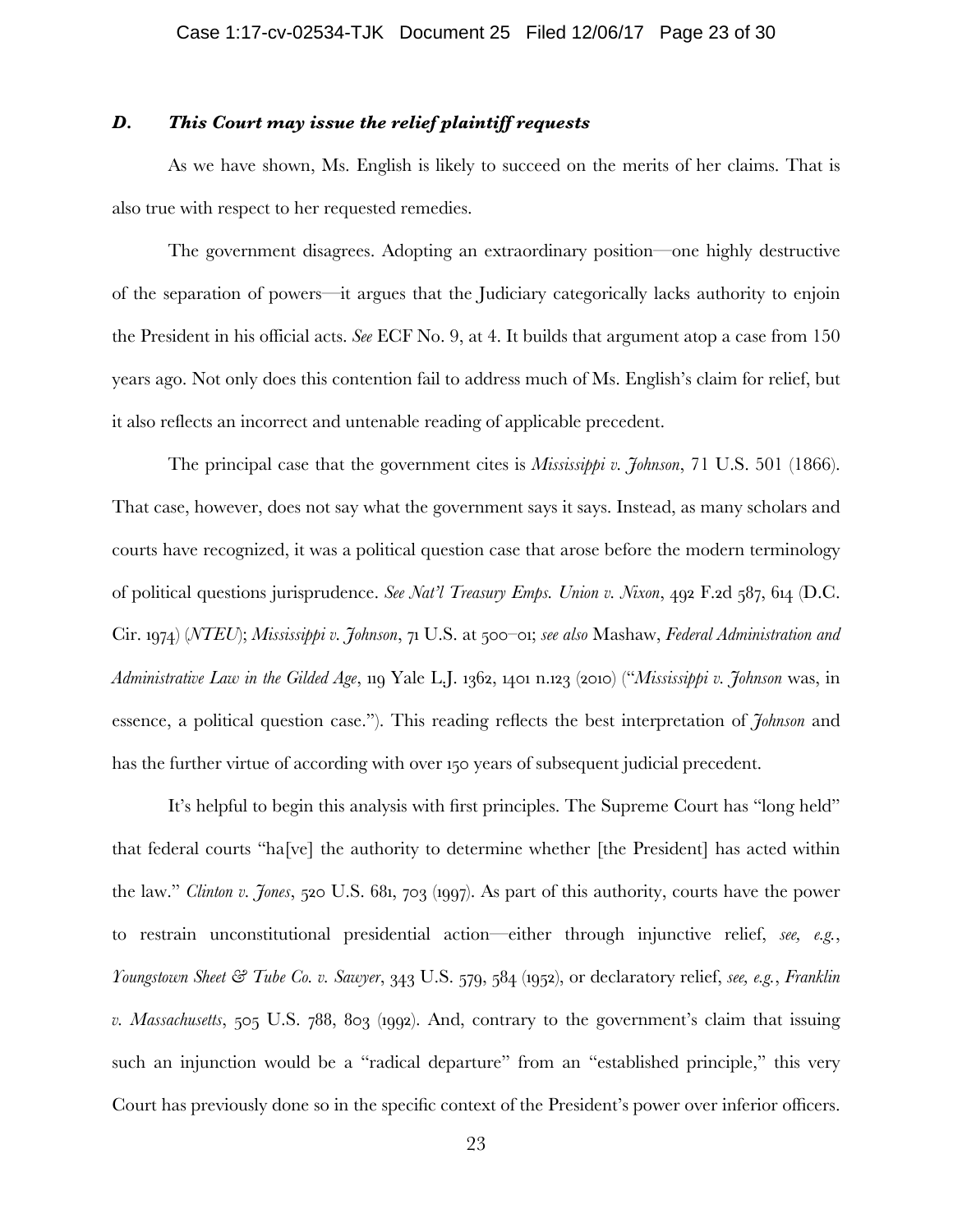### Case 1:17-cv-02534-TJK Document 25 Filed 12/06/17 Page 24 of 30

S*ee, e.g.*, *Berry v. Reagan*, No. 83-3182, 1983 WL 538 (D.D.C. Nov. 14, 1983); *Mackie v. Bush*, 809 F. Supp. 144, 148 (D.D.C.), *vacated as moot sub nom. Mackie v. Clinton,* 10 F.3d 13 (D.C. Cir. 1993).

Of course, "in most cases" courts can issue such relief "against subordinate officials," obviating the need for relief against the President. *Swan v. Clinton*, 100 F.3d 973, 978 (D.C. Cir. 1996). That is what happened in *Youngstown*, for example, when the Court invalidated President Truman's "order directing the Secretary of Commerce to take possession of and operate most of the Nation's steel mills." 343 U.S. at 582. "Although the President was not a party, the Court enjoined the Secretary of Commerce from executing a direct Presidential order," *Nixon v. Fitzgerald*, 457 U.S. 731, 754 n.36 (1982), and thus "understood its [opinion] effectively to restrain the president," *NTEU*, 492 F.2d at 611; *see also Clinton*, 520 U.S. at 703 ("[W]e exercised our Article III jurisdiction to decide whether [the President's] official conduct conformed to the law.").

In this case, the President is not the sole defendant, and Ms. English's injury may be at least partially remedied by an injunction against Mr. Mulvaney. But "only injunctive relief against the President himself," *Swan*, 100 F.3d at 978, will afford Ms. English full relief, as the President could attempt to appoint another officer under the FVRA. The power to appoint the head of an agency belongs uniquely to the President, and so an injunction against the President himself is appropriate. Holding otherwise would risk destabilizing the separation of powers.

Indeed, "it would be exalting form over substance if the President's acts were held to be beyond the reach of judicial scrutiny when he himself is the defendant, but held within judicial control" when "federal officials subordinate to the President . . . can be named as a defendant." *NTEU*, 492 F.2d at 613–15 (allowing case against the President to proceed where "no federal" official other than the President [could] be properly named as defendant"). If this Court has the power to enjoin unlawful, injurious exercises of the executive power, it has the power to enjoin whichever federal officials must be enjoined to vindicate the Constitution. *See Marbury v. Madison*,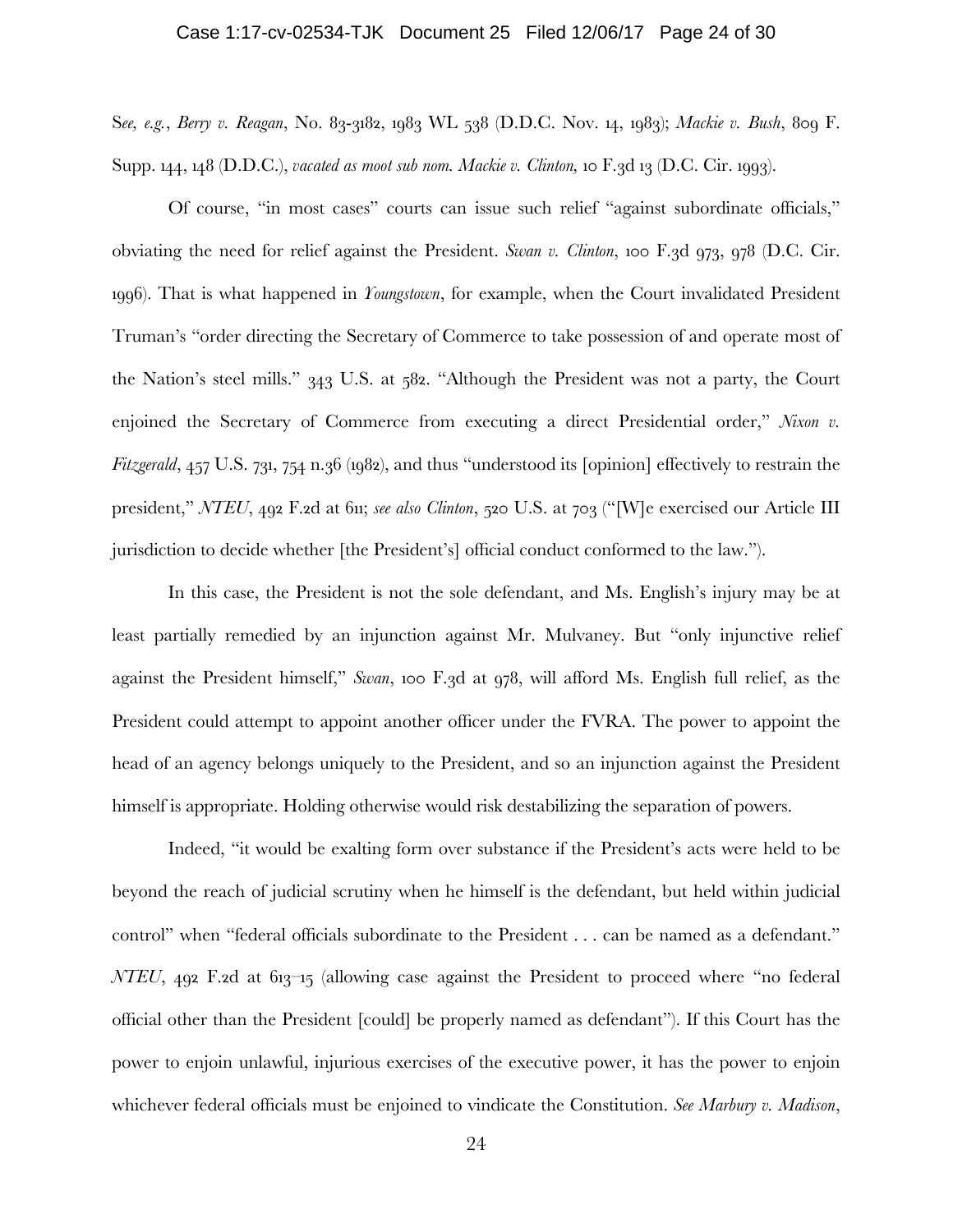### Case 1:17-cv-02534-TJK Document 25 Filed 12/06/17 Page 25 of 30

5 U.S. (1 Cranch) 137, 170 (1803) ("It is not by the office of the person to whom the writ is directed, but the nature of the thing to be done that the propriety or impropriety of issuing a mandamus, is to be determined."). A highly formalistic distinction that uniquely immunizes the President from judicial power would thus ignore (or effectively nullify) the "settled law" that federal courts are not precluded from "exercis[ing] jurisdiction over the President." *Fitzgerald*, 457 U.S. at 753–54 (listing examples); *see Boumediene v. Bush*, 553 U.S. 723 (2008) (habeas corpus); *Clinton v. New York*, 524 U.S. 417 (1998) (declaratory relief); *United States v. Nixon*, 418 U.S. 683 (1974) (subpoena); *United States v. Burr*, 25 F. Cas. 187 (No. 14,694) (CC Va. 1807) (Marshall, C.J.) (subpoena); *see also generally* Siegel, *Suing the President: Nonstatutory Review Revisited*, 97 Colum. L. Rev. 1612 (1997).

In short, this Court has enjoined the President before, and may do so again here.

## **II. Ms. English will suffer irreparable injury if an injunction is not granted.**

Ms. English has suffered an irreparable injury that will continue every day that Mr. Mulvaney claims to hold the office of Acting Director. The irreparable harm analysis "assumes, without deciding, that the movant has demonstrated a likelihood that the non-movant's conduct violates the law," and courts should "examine only whether that violation, if true, inflicts irremediable injury." *Chaplaincy*, 454 F.3d at 303.6 Assuming that Ms. English is likely to win on the merits, the harm she suffers is clear: the usurpation of her position at the fore of a federal agency in a role that will disappear as soon as the President nominates and the Senate confirms a new Director.

Run-of-the-mill employment cases involving the loss of a position are inapt. *See* ECF No. 9, at 16. Ms. English's injury is not simply the loss of a salary; it is the loss of a "statutory right to function" in a position directly related to a federal agency's "ability to fulfill its mandate."

 $6$  For this reason, the President's response that Ms. English's assertion of irreparable harm "begs" the question" of the merits of her case, ECF No. 9, at 17, is irrelevant.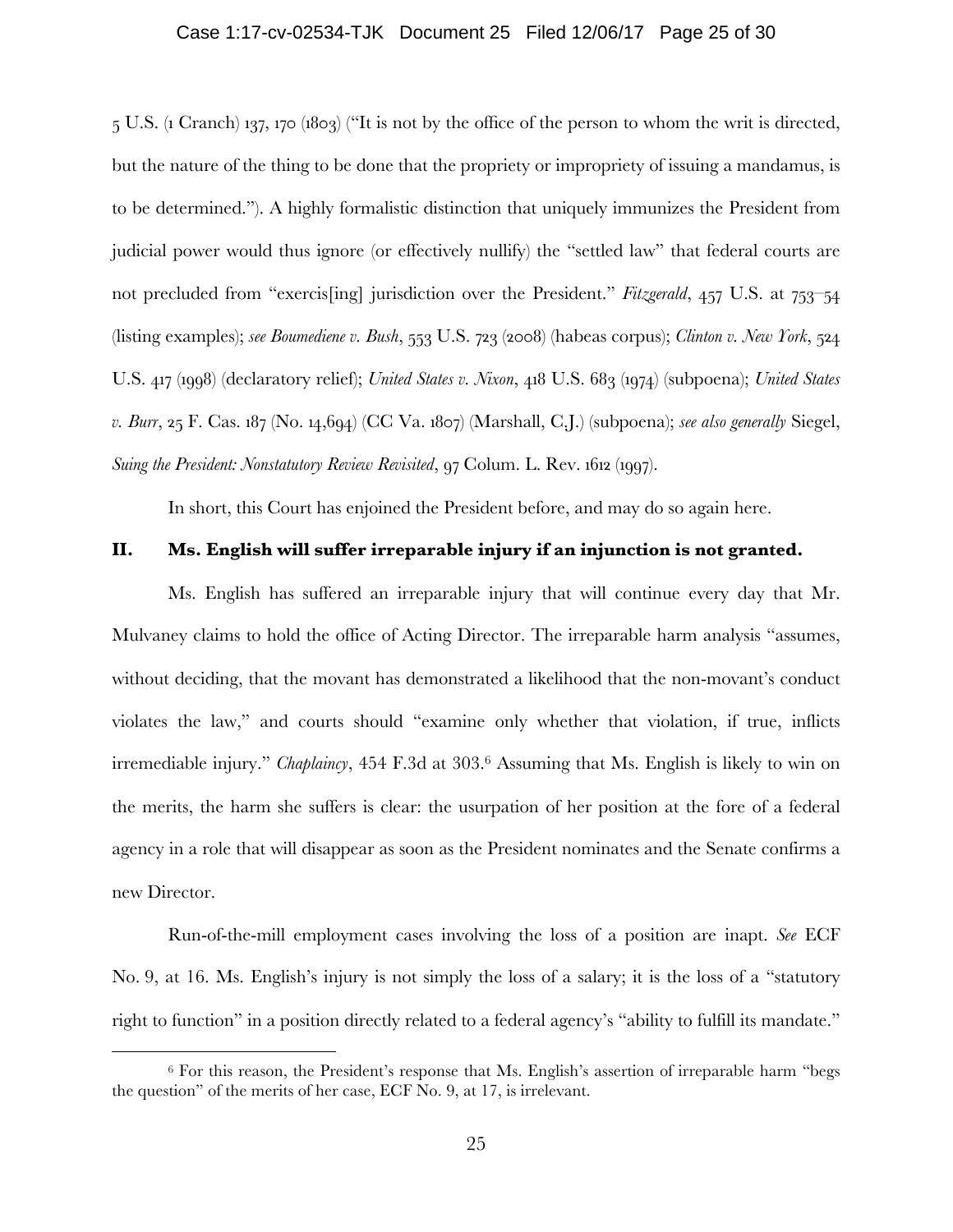### Case 1:17-cv-02534-TJK Document 25 Filed 12/06/17 Page 26 of 30

*Berry v. Reagan*, 1983 WL 538, at \*5 (D.D.C. Nov. 14, 1983). Ms. English is the rightful Acting Director of a large independent agency tasked with protecting the nation's consumers, making critical decisions regarding policy and enforcement every day. As this Court has recognized, the loss of such a "statutory right to function" in a role like Ms. English's is an irreparable injury. *Id.*

This injury continues every day the Court does not issue an injunction, and it will soon be entirely beyond remedy. The very nature of the Acting Director position is that it is temporary; it will expire when the President nominates and the Senate confirms a new Director for the CFPB. Once a new Director is appointed, "neither a damages remedy nor a declaratory judgment would provide an adequate remedy" for Ms. English's lost time in office. *See Mackie v. Bush*, 809 F. Supp. 144, 147 (D.D.C. 1993), *vacated as moot sub nom. Mackie v. Clinton*, 10 F.3d 13 (D.C. Cir. 1993). With each passing day, then, Ms. English loses an irretrievable and irremediable legal entitlement. Her injury demands prompt intervention by this Court.

# **III. The balance of the equities and the public interest weigh in Ms. English's favor.**

The injunction Ms. English seeks would provide clarity to the public as to who is in charge of the CFPB, a critically important federal agency whose actions affect many institutions and consumers throughout the country.7 At the same time, the injunction would not prejudice the President's ability to appoint Mr. Mulvaney or anyone else after this Court rules on the merits of Ms. English's claim to appoint a Director pursuant or pursuant to the Article II nominations process with the advice and consent of the Senate.

There is an urgent public need for clarity as to the Acting Director position at the CFPB. The CFPB is the primary federal regulator of many consumer financial products and services,

 <sup>7</sup> In a motion for a preliminary injunction against the government, the last two factors of the preliminary injunction test—evaluating harm to the opposing party and weighing the public interest— "merge." *Nken*, 556 U.S. at 435.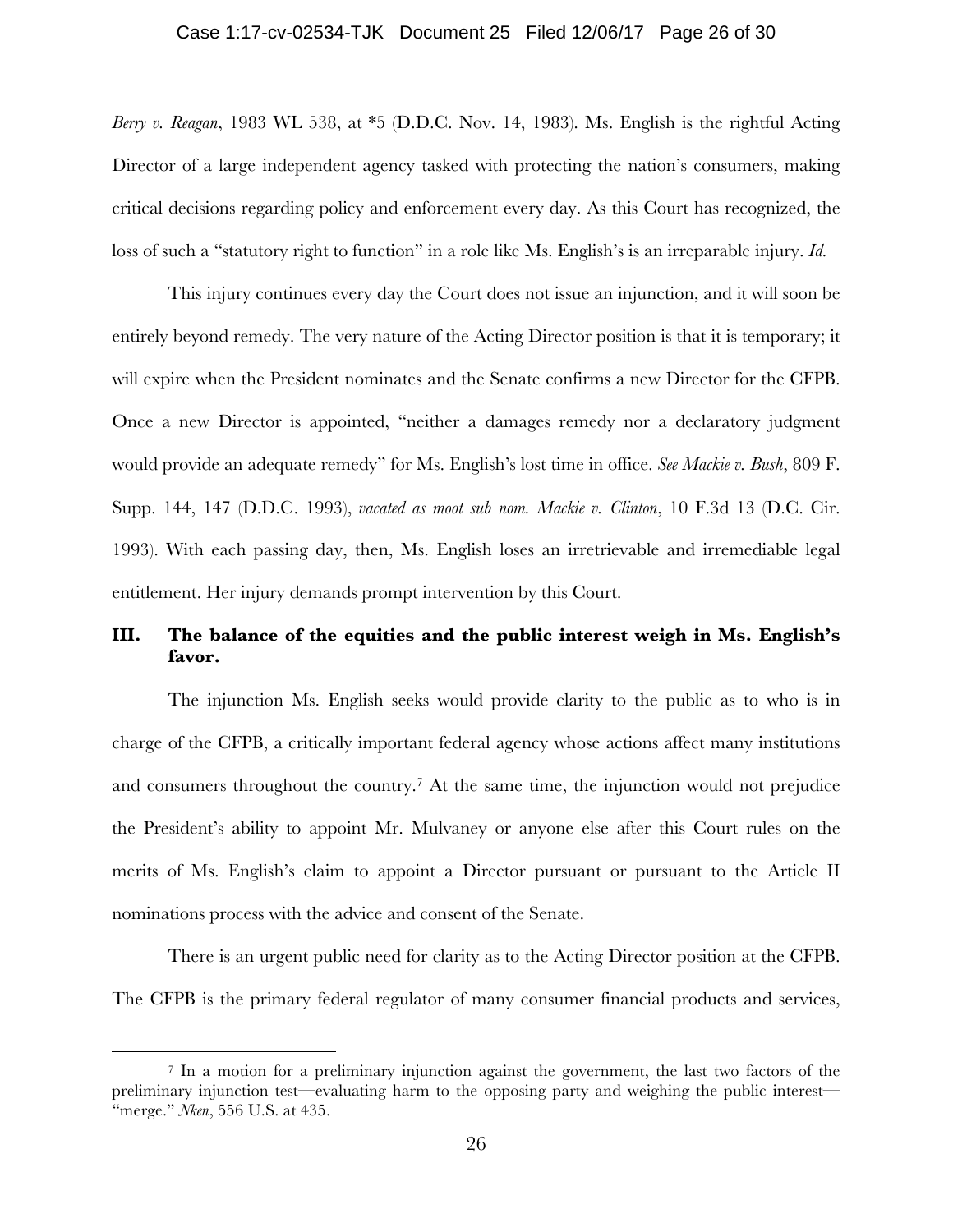### Case 1:17-cv-02534-TJK Document 25 Filed 12/06/17 Page 27 of 30

issuing rules and taking enforcement actions affecting a large portion of the economy including consumer-facing banks with more than \$10 billion in assets. *See* David H. Carpenter, *The Consumer Financial Protection Bureau (CFPB)*, at 9–14, Congressional Research Service (2014). The dispute between Ms. English, the President, and Mr. Mulvaney has generated substantial attention in the media, which has noted the public confusion over the agency's leadership. *See, e.g.*, Victoria Guida, *Trump taps Mulvaney to head CFPB, sparking confusion over agency's leadership*, Politico (Nov. 24, 2017), https://goo.gl/j5s6D4; Katie Rogers, *2 Bosses Show Up to Lead the Consumer Financial Protection* Bureau (Nov. 27, 2017), https://goo.gl/MbtyAU. At least one additional lawsuit seeking clarity over the agency's leadership has been filed by a financial institution affected by the CFPB's regulations, a credit union in New York City. *See Lower East Side People's Federal Credit Union v. Trump et al.*, No. 1:17-cv-09536 (E.D.N.Y. 2017).

Mr. Mulvaney, meanwhile, has indicated that he has a sweeping agenda to usher in change at the CFPB. *See* Jessica Silver-Greenberg and Stacy Cowley, *Consumer Bureau's New Leader Steers a Sudden Reversal*, N.Y. Times (Dec. 5, 2017), https://goo.gl/CN4Pdc. But doubt over who is the legitimate Acting Director hurts the public by casting a pall over the validity of the agency's actions, as actions taken by an illegally appointed Director may themselves be unlawful. *See, e.g.*, *FEC v. NRA Political Victory Fund*, 6 F.3d 821 (D.C. Cir. 1993). If Mr. Mulvaney makes significant changes that end up being invalid due to the illegality of his appointment, it may be difficult for this Court or a subsequent Director to unscramble those actions. It also may be unlawful for subsequent officers to ratify Mr. Mulvaney's changes because the FVRA specifically prohibits the ex-post ratification of actions by officials appointed outside of the FVRA's parameters. *See* 5. U.S.C. § 3348(d).

In addition to being ill-served by legitimate doubt as to any actions the CFPB takes, the public interest will also be hurt if this doubt has the effect of chilling the agency. Mr. Mulvaney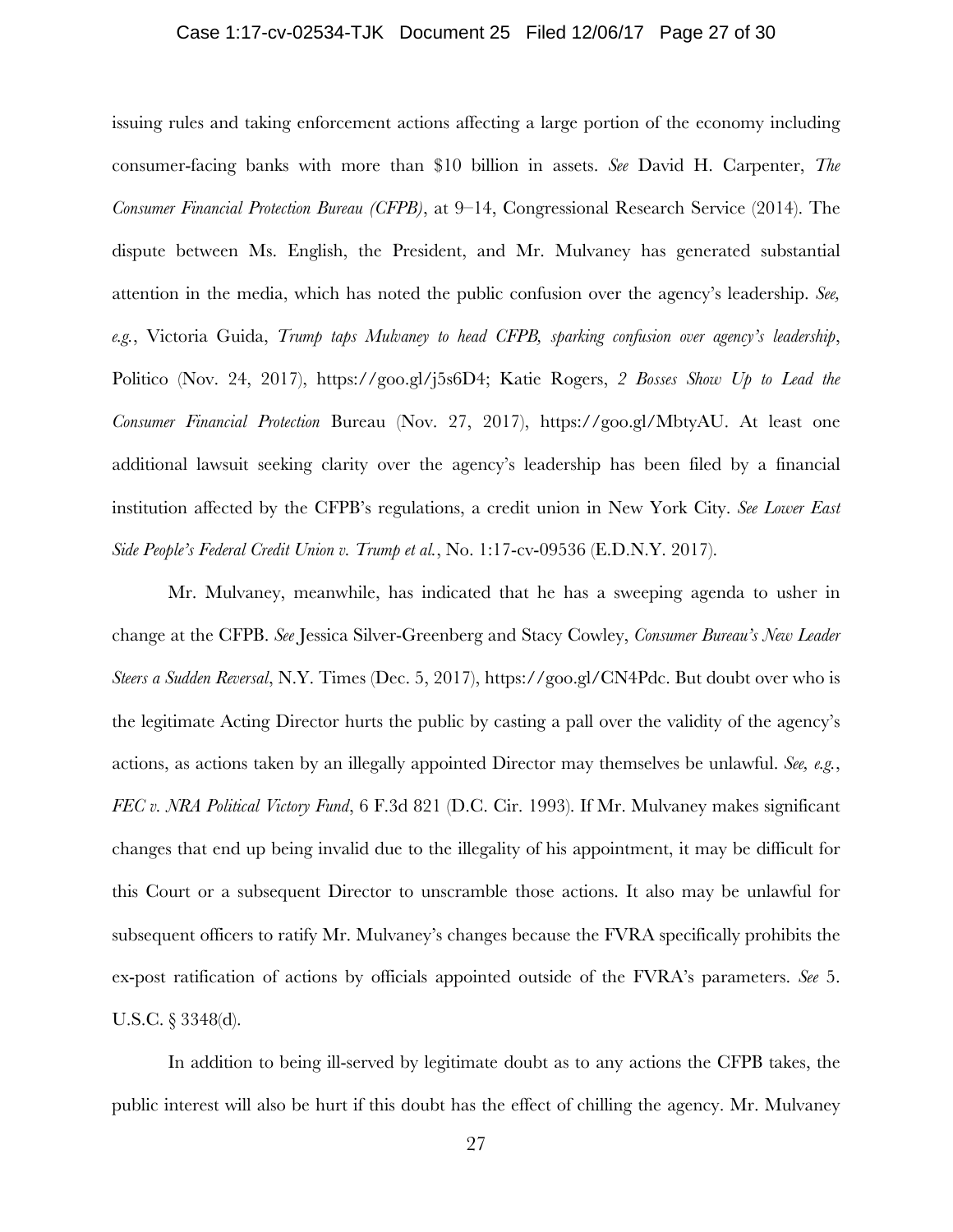### Case 1:17-cv-02534-TJK Document 25 Filed 12/06/17 Page 28 of 30

has declared a "freeze" on significant agency actions. *See* Andrew Restuccia, *Mulvaney imposes temporary hiring, regulations freeze on CFPB*, Politico (Nov. 27, 2017), https://goo.gl/d9KQpG. To the extent that such a freeze is motivated by concern for the legality of Mr. Mulvaney's actions, the public is deprived of the protections that Congress intended the CFPB to provide. The public interest therefore strongly supports the preliminary injunction Ms. English seeks.

In contrast, the injunction that Ms. English seeks would not substantially injure the defendants. Ms. English is the current Acting Director of the CFPB. The order plaintiff seeks would not jeopardize the President's ability to appoint an Acting Director in the near future, whether Mr. Mulvaney or someone else, after the Court has had further opportunity to consider the merits and resolve Ms. English's claim. And the President will retain at all times the authority to nominate someone subject to the advice and consent of the Senate. "Temporary postponement of the President's" appointment "would not appear to cause any damage to his interest or to that of the United States." *Mackie*, 809 F. Supp. at 146. But removal of plaintiff from her office, "particularly during this period of transition, could be irrevocably disruptive" for her. *Id.* And failing to grant a preliminary injunction would prolong the uncertainty over the CFPB's leadership for the public at large.

### **CONCLUSION**

The plaintiff's motion for a temporary restraining order should be granted.

Respectfully submitted,

*/s/ Deepak Gupta*

DEEPAK GUPTA (D.C. Bar No. 495451) MATTHEW WESSLER (D.C. Bar No. 985241) JONATHAN E. TAYLOR (D.C. Bar No. 1015713) RACHEL BLOOMEKATZ (*pro hac vice*) JOSHUA MATZ (*pro hac vice*) **GUPTA WESSLER PLLC** 1900 L Street, NW, Suite 312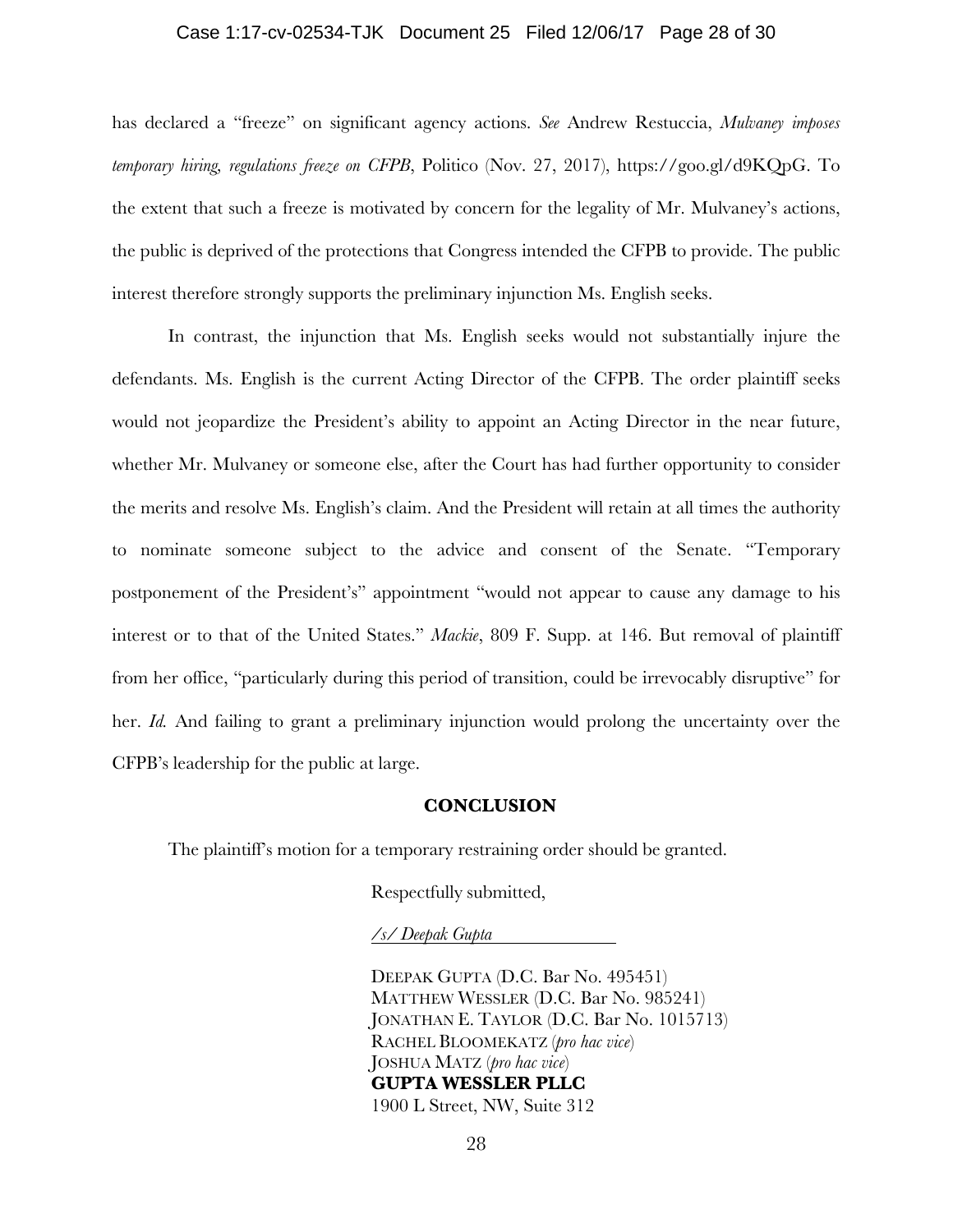Washington, DC 20036 Phone: (202) 888-1741 Fax: (202) 888-7792 *deepak@guptawessler.com*

December 6, 2017 *Attorneys for Plaintiff*